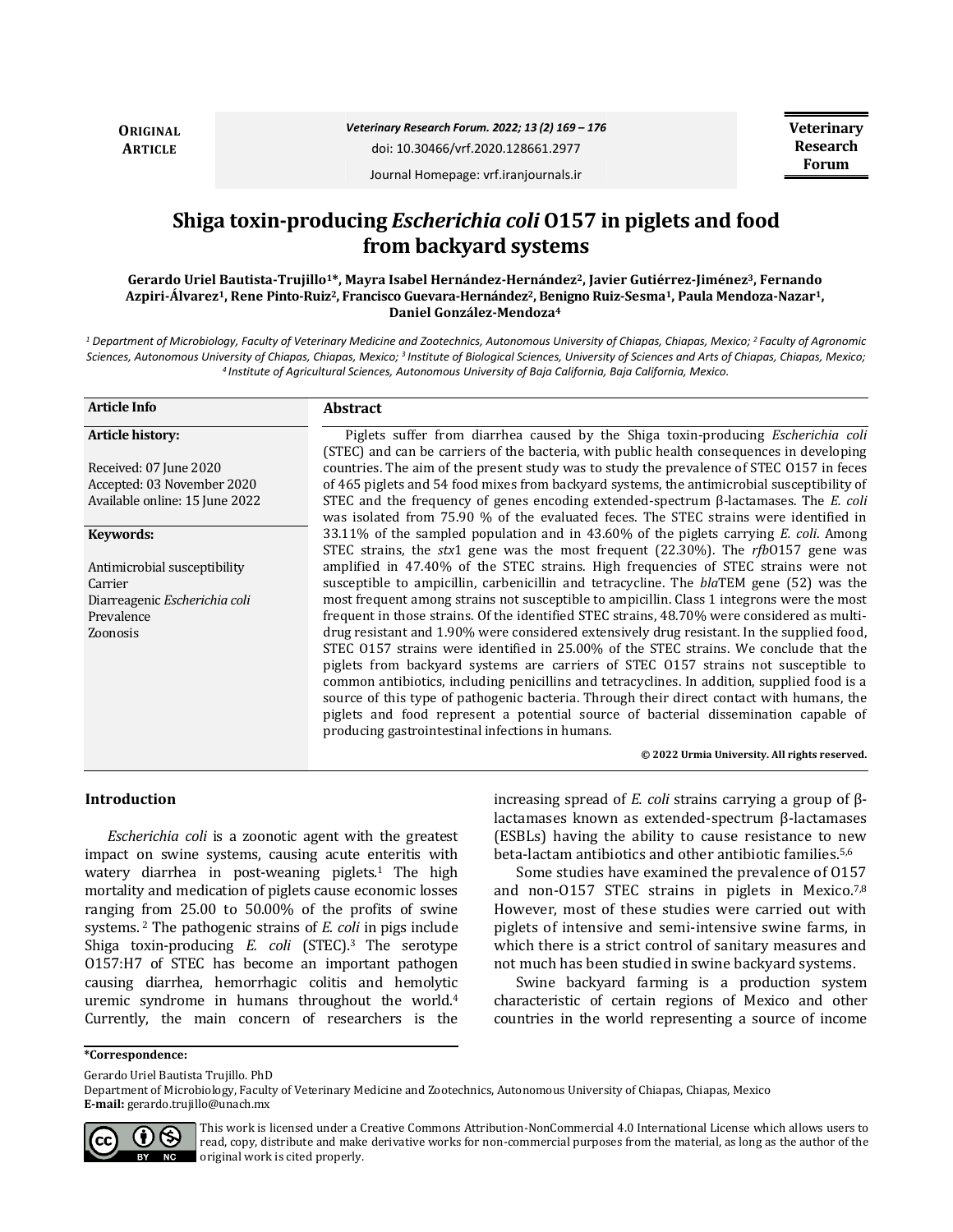and animal protein for families in rural communities. Despite its benefits, this type of systems is associated with a high risk of contamination by pathogens and an inappropriate use of antibiotics. <sup>9</sup>

Whether the piglets and food supplied in backyard systems can carry STEC O157 with antibiotic resistance mediated by ESBL has not been previously investigated and it was the main motivation for this study. The goal of this study was to investigate the prevalence of STEC O157 in piglets' feces and food supplied in backyard systems in Chiapas, Mexico, the antimicrobial susceptibility of STEC strains and the frequency of genes encoding ESBL.

# **Materials and Methods**

**Study population.** The study population consisted of 465 healthy hybrid (Yorkshire x Duroc) piglets (from 1 to 6 weeks of age) being randomly selected. The study period lasted from the winter of 2016 to the summer of 2018. Animal studies were approved by the Ethics Committee of the University of Sciences and Arts of Chiapas (approval #049/02-2018). All piglets came from backyard farms being located in Chiapas, Mexico. The average number of pigs in each pen was between one and ten. These piglets were maintained in pens made of wooden or masonry walls having roofs made from metal sheets or locally found materials, dirt or concrete floors, simple drinkers and feeders made from hollowed-out trunks, with no waste treatment system in place. Agricultural residues and food waste from homes, restaurants and markets constitute the food source. Fiftyfour samples (150 g each) of a food mix (tortillas, fruits and vegetables) were collected, placed in sterilized plastic bottles and transported to the laboratory.

**Isolation of** *E. coli.* The samples were taken directly from the rectum of piglets using sterile swabs and placed in Stuart's medium (Copan Diagnostics, Murrieta, USA); the swabs and bottles were transported in cold chain for microbiological analysis. Sub-samples (100 g) from each sample of food mix were placed in a sterile plastic bag and lactose broth was added to reach a 1:10  $(10^{-1})$  final dilution.<sup>10</sup> These sub-samples were mixed for 1 min. The swabs and foods dilution were simultaneously inoculated onto the eosin-methylene blue agar (Sigma-Aldrich, Steinheim, Germany) and incubated at 37.00 ˚C for 24 hr. The lactose-fermenting colonies were subjected to the series of biochemical tests to confirm the identity of *E. coli* strains. The identity of *E. coli* strains was also genetically confirmed by polymerase chain reaction (PCR) through the amplification of *uid*A gene.<sup>11</sup> MacConkey agar with sorbitol (Sigma-Aldrich) was used to detect the serotype O157:H7 of STEC.<sup>12</sup>

**Identification of STEC by PCR.** In the PCR, the *E. coli* strain ATCC® 25922TM was used as a negative control and

the STEC EDL933 strain (O157:H7) as a positive control. The strains were provided by Dr. Teresa Estrada García of CINVESTAV, Mexico, and deposited in the bacterial collection of University of Sciences and Arts of Chiapas, Chiapas, Mexico.13 To obtain DNA, bacterial lysates from each of the previously selected colonies were prepared, suspended in 1.00 mL of deionized water and then boiled for 10 min. The bacterial lysates were centrifuged at 10,000 rpm for 5 min; the supernatant containing DNA was removed and stored at – 80.00 ˚C. The gene primers specific for Shiga toxin-producing *E. coli* (*stx*1 and *stx*2 genes) were amplified by PCR.14 Shiga toxin-producing *E. coli* O157 was studied by amplifying the *rfb* gene (specific Opolysaccharide).<sup>15</sup> The amplification of ESBL genes *bla*TEM, *bla*SHV, *bla*CTXM, *bla*OXA and *bla*CMY was carried out using the primers and conditions reported previously.<sup>16</sup> The primers for amplification of class 1 and 2 integrons genes were used as described by Mazel et *al*., and White *et al*., respectively.17,18 The primer sequences used in this study are provided in Table 1. The PCR reactions were run in a thermal cycler C1000 (Bio-Rad Laboratories, Hercules, USA) and the PCR products were analyzed through agarose gel electrophoresis (2.00%) at 80.00 V for 1 hr. The agarose gels were stained with Sybr Green® (Invitrogen, Carlsbad, USA) and visualized with the Molecular Imager® Gel DocTM XR System (Bio-Rad). Lambda molecular weight markers (10 and 1000 bp; Invitrogen) were also used.

**Antimicrobial susceptibility analysis.** The disk diffusion method was performed following the recommendations of Clinical and Laboratory Standards Institute.<sup>19</sup> The following antimicrobial susceptibility discs (BD BBL™ Sensi-Disc™, Becton, Dickinson and Company, San Jose, USA) were used for different antimicrobial categories: β-lactamic: ampicillin (10.00 µg), carbenicillin  $(100 \mu g)$  and oxacillin  $(1.00 \mu g)$ , aminoglycosides: amikacin (30.00 µg), netilmicin (30.00 µg) and gentamicin (10.00 µg), cephalosporins: cefalotin  $(30.00 \text{ µg})$  and cefotaxime  $(30.00 \text{ µg})$ , quinolones: ciprofloxacin (5.00 µg) and norfloxacin (10.00  $\mu$ g), phenicols: chloramphenicol (30.00  $\mu$ g), folate inhibitors: trimethoprim-sulfamethoxazole  $(25.00 \text{ \mu g})$ , furans: nitrofurantoin  $(300 \text{ \mu g})$  and tetracyclines: tetracycline (30.00 µg). The β-lactamresistant strains were subsequently analyzed using the disc diffusion method with amoxicillin-clavulanic acid discs (20.00/10.00 µg). The *E. coli* strains (intermediate and resistant phenotypes) not susceptible to at least three antibiotics belonging to different antimicrobial categories were classified as multi-drug resistant strains (MDRs); while, the strains not susceptible to at least one antibiotic belonging to each of the tested antimicrobial categories were classified as extensively drug resistant (XDR).20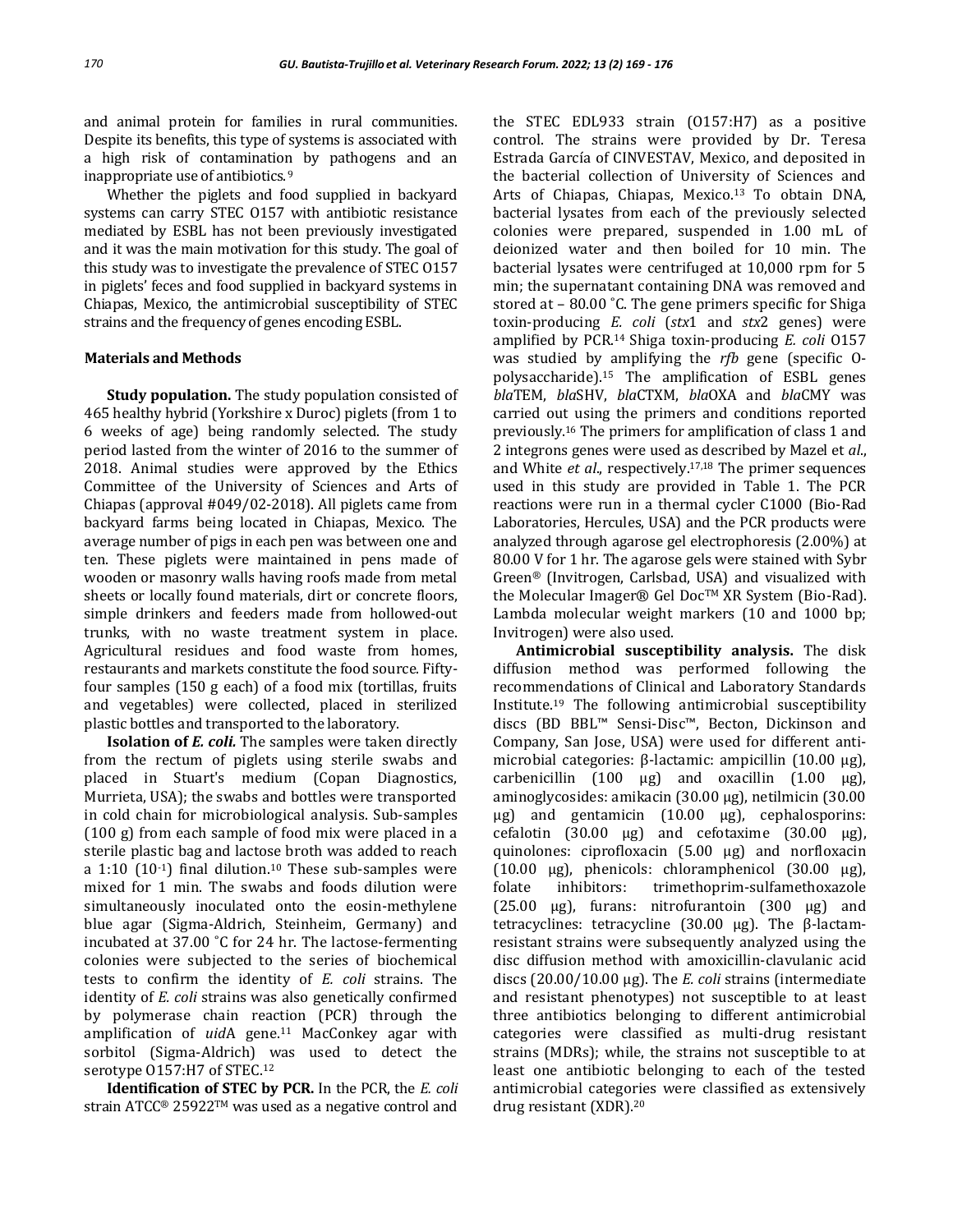|  | Table 1. Primers used in this study. |  |  |  |
|--|--------------------------------------|--|--|--|
|--|--------------------------------------|--|--|--|

| Primer pair      | Sequence $(5'-3')$                                           | <b>Encoded protein</b>    | Size (pb) | Reference |
|------------------|--------------------------------------------------------------|---------------------------|-----------|-----------|
| uidA             | F: AAAACGGCAAGAAAAAGCAG<br>R: ACGCGTGGTTAACAGTCTTGCG         | $\beta$ -glucuronidase    | 147       | 11        |
| Stx1             | F: CTGGATTTAATGTCGCATAGTG<br>R: AGAACGCCCACTGAGATCATC        | Shiga toxin 1             | 150       | 14        |
| Stx2             | F: GGCACTGTCTGAAACTGCTCC<br>R: TCGCCAGTTATCTGACATTCTG        | Shiga toxin 2             | 255       | 14        |
| rfb0157          | F: CGGACATCCATGTGATATGG<br><b>TTGCCTATGTACAGCTAATCC</b>      | Specific O-polysaccharide | 259       | 15        |
| blaTEM           | F: ATAAAATTCTTGAAGACGAAA<br>R: GACAGTTACCAATGCTTAATC         | beta-lactamase TEM        | 1080      | 16        |
| blaSHV           | F: TTATCTCCCTGTTAGCCACC<br>R: GATTTGCTGATTTCGCTCGG           | beta-lactamase SHV        | 795       | 16        |
| blaCTXM          | F: CGCTTTGCGATGTGCAG<br>R: ACCGCGATATCGTTGGT                 | beta-lactamase SHV        | 550       | 16        |
| blaOXA           | F: TCAACTTTCAAGATCGCA<br>R: GTGTGTTTAGAATGGTGA               | beta-lactamase OXA        | 591       | 16        |
| blaCMY           | F: GACAGCCTCTTTCTCCACA<br>R: TGG AACGAAGGCTACGTA             | beta-lactamase CMY        | 1000      | 16        |
| IntI             | F: GGGTCAAGGATCTGGATTTCG<br>R: ACATGCGTGTAAATCATCGTCG        | int11                     | 483       | 17        |
| Int <sub>2</sub> | F: CGGGATCCCGGACGGCATGCACGATTTGTA<br>R: GATGCCATCGCAAGTACGAG | class 2 integron          | variable  | 18        |

# **Results**

A total of 353 (75.90%) strains of *E. coli* were isolated from fecal samples collected from 465 piglets. The STEC strains were identified in 33.11% (154/465) of the sampled piglets and detected in 43.60% (154/353) of the piglets carrying *E. coli*. Among STEC strains, 22.30% (79/154) strains were carriers of the *stx*1 gene, 6.80% (24/154) of the *stx*2 gene and 14.40% (51/154) of both the *stx*1 and the *stx*2 genes. The *rfb*O157 genetic marker was amplified by PCR in 47.40% (73/154) of the STEC strains. In the supplied food, STEC strains were isolated from 14.80% (8/54) of the sampled food mix and identified in 16.00% (8/50) of the sampled food mix carrying *E. coli*; while, the *rfb*O157 genetic marker was amplified in 25.00% (2/8) of the STEC strains.

**Antimicrobial susceptibility profile.** Susceptibility of STEC strains to antibiotics used to treat gastrointestinal infections caused by *E. coli* was evaluated. More than three thirds of the identified STEC strains were not susceptible to ampicillin and carbenicillin. Half of the strains were not susceptible to tetracycline. The susceptibility of O157 strain was also evaluated; more than three thirds of the strains were not susceptible to ampicillin, carbenicillin and tetracycline (Table 2). The frequency of genes encoding βlactamase in all 142 STEC strains not susceptible to ampicillin was also assessed. The *bla*TEM gene (52) was the most frequent among STEC strains, followed by *bla*CTX (25) and *blaSHV* (8). Seventeen STEC strains not susceptible to ampicillin turned out to be carriers of both the *bla*TEM genes and *bla*CTX genes; while, five strains were carriers of the *bla*TEM, *bla*CTX and *bla*SHV genes (Table 3).

**Table 2.** Antimicrobial non-susceptibility profile of the Shiga toxin-producing *Escherichia coli* (STEC) strains.

| Antimicrobial                 | Percentage of non-susceptibility (n) |                           |                   |                              |                 |  |  |
|-------------------------------|--------------------------------------|---------------------------|-------------------|------------------------------|-----------------|--|--|
|                               | STEC $(n = 154)$                     | <i>stx</i> 1 ( $n = 79$ ) | stx2 ( $n = 24$ ) | $\frac{stx1}{stx2}$ (n = 51) | $0157 (n = 73)$ |  |  |
| Ampicillin                    | 81.10 (125)                          | 89.80 (71)                | 83.30 (20)        | 66.60 (34)                   | 91.70 (67)      |  |  |
| Amoxicillin-clavulanic acid   | 25.30 (39)                           | 26.50(21)                 | 20.80(5)          | 25.50(13)                    | 43.80 (32)      |  |  |
| <b>Carbenicillin</b>          | 66.80 (103)                          | 67.10(53)                 | 70.80 (17)        | 64.70 (33)                   | 82.10 (60)      |  |  |
| <b>Oxacillin</b>              | 5.80(9)                              | 3.80(3)                   | 8.30(2)           | 7.80(4)                      | 10.90(8)        |  |  |
| Amikacin                      | 20.70 (32)                           | 17.70 (14)                | 25.00(6)          | 23.50 (12)                   | 36.90 (27)      |  |  |
| Gentamicin                    | 15.60 (24)                           | 12.60(10)                 | 20.80(5)          | 17.60(9)                     | 28.70 (21)      |  |  |
| <b>Netilmicin</b>             | 11.70(18)                            | 11.40(9)                  | 16.70(4)          | 9.80(5)                      | 19.10 (14)      |  |  |
| <b>Cefalotin</b>              | 26.60(41)                            | 25.30(20)                 | 33.30(8)          | 25.50(13)                    | 42.40 (31)      |  |  |
| Cefotaxime                    | 11.00(17)                            | 11.40(9)                  | 12.50(3)          | 9.80(5)                      | 23.20 (17)      |  |  |
| Ciprofloxacin                 | 11.70 (18)                           | 11.40(9)                  | 16.70(4)          | 9.80(5)                      | 21.90(16)       |  |  |
| <b>Norfloxacin</b>            | 14.90 (24)                           | 16.40(13)                 | 25.00(6)          | 9.80(5)                      | 30.40 (22)      |  |  |
| <b>Chloramphenicol</b>        | 27.90 (43)                           | 32.90 (26)                | 20.80(5)          | 23.50 (12)                   | 34.20 (25)      |  |  |
| Trimethoprim-sulfamethoxazole | 21.40 (33)                           | 25.30 (20)                | 29.00(7)          | 11.70(6)                     | 35.60 (26)      |  |  |
| Nitrofurantoin                | 8.40(12)                             | 10.30(8)                  | 8.30(2)           | 3.90(2)                      | 12.30(9)        |  |  |
| <b>Tetracycline</b>           | 48.00 (74)                           | 43.00 (34)                | 62.50(15)         | 49.00 (25)                   | 83.50 (61)      |  |  |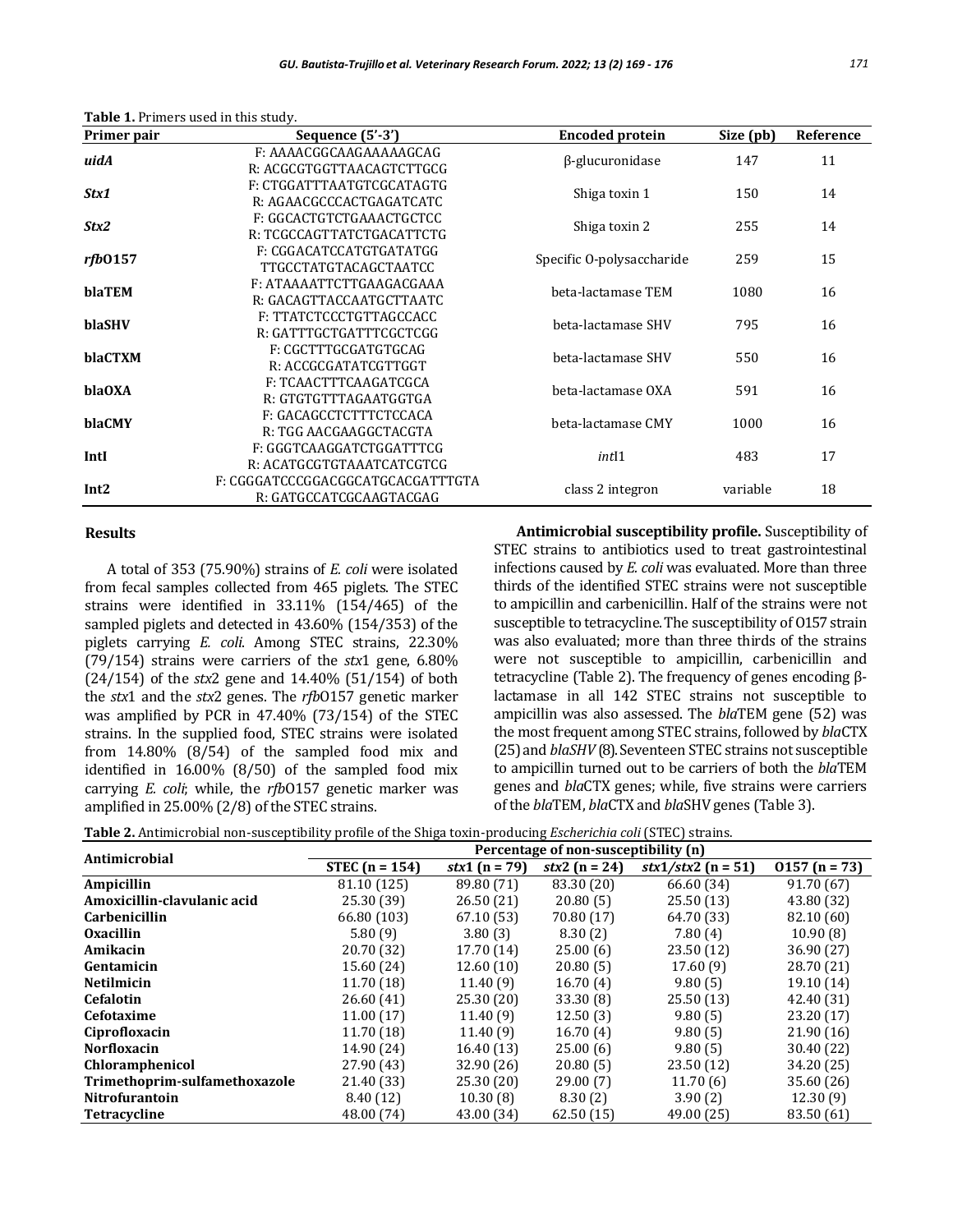| STEC groups (n)       | Non-susceptible profile β-lactamic: Ampicillin | $\beta$ -lactamase gene | <b>Number of isolates</b> |
|-----------------------|------------------------------------------------|-------------------------|---------------------------|
|                       |                                                | <b>TEM</b>              | 32                        |
|                       |                                                | <b>CTX</b>              | 13                        |
| <b>STEC stx1 (79)</b> | 71                                             | <b>SHV</b>              |                           |
|                       |                                                | TEM+CTX                 |                           |
|                       |                                                | TEM+CTX+SHV             |                           |
|                       |                                                | <b>TEM</b>              |                           |
|                       |                                                | <b>CTX</b>              |                           |
| $STEC$ stx2 (24)      | 20                                             | <i>SHV</i>              |                           |
|                       |                                                | <b>TEM+CTX</b>          |                           |
|                       |                                                | TEM+CTX+SHV             |                           |
|                       |                                                | <b>TEM</b>              | 15                        |
| $STEC$ stx1/stx2 (51) |                                                | <b>CTX</b>              | 8                         |
|                       | 51                                             | <b>SHV</b>              |                           |
|                       |                                                | TEM+CTX                 | 6                         |
|                       |                                                | TEM+CTX+SHV             |                           |

**Table 3.** Genes of extended spectrum β-lactamase producing Shiga toxin-producing *Escherichia coli* (STEC) strains isolated from piglets.

Of the identified STEC strains, 48.70% (n = 75) were not susceptible to at least one antibiotic in three different antimicrobial categories; these strainswere consideredas MDR. Also, 1.90% (n = 3) of STEC strains, predominantly STEC stx2, were not susceptible to at least one antibiotic in all tested categories; these strains were considered XDR. Class 1 integrons were detected in 74 STEC strains from 142 isolates not susceptible to ampicillin. Class 2 integrons were not detected (Table 4). The susceptibility of STEC strains isolated in food mix was evaluated. All the identified STEC strains were not susceptible to ampicillin and carbenicillin. Eight STEC strains not susceptible to ampicillin turned out to be carriers of the *bla*TEM gene; while, two STEC strains not susceptible to ampicillin turned out to be carriers of both the *bla*TEM genes and *bla*CTX genes. Of the identified STEC strains (n = 8), two strains were considered as MDR, class 1 integrons were detected in four STEC strains and class 2 integrons were not detected (data not showed).

# **Discussion**

Swine backyard farming systems are common in Mexico and developing countries worldwide. However, important problems have been described in these production systems, such as the lack of adequate technologies and technical assistance, which leads to a high prevalence of diseases.<sup>21</sup> This is the first study conducted in Mexico that reports the presence of STEC (43.60%) carrying the *stx*1 and/or *stx*2 genes in piglets from backyard systems. Of these STEC strains, 47.40% amplified the *rfb*O157 genetic marker. In contrast, another study has shown low presence of the *stx*1 and *stx*2 genes (0.10% and 1.00%, respectively) in STEC strains isolated from piglets of farms located in the central region of Mexico.<sup>7</sup> In this context, a low prevalence (2.10%) of *E. coli*  O157 was reported in pigs from farms located in the central region of Mexico.8 Unlike intensive and semiintensive swine systems, in which there is a strict control of the personnel and application of sanitary measures, backyard systems are characterized by poor animal health management and, in many cases, no biosecurity measures, explaining the contrast in these results.

Our hypothesis is that the acquisition and dissemination of STEC O157 and non-O157 strains in piglets from backyard systems could be related to the origin of the food provided to pigs and to direct contact between pigs, humans and pets. Unlike specialized farms, in backyard systems the pigs diet is based on fruit and vegetable waste, stale tortillas and bread, etc. This variety of ingredients is associated with a greater variability of the intestinal bacterial population, which is considered beneficial to the health of host.<sup>22</sup> However, there is a high risk of contamination with the pathogens present in the pigs' food due to poor sanitary management. Pathotypes of diarrheagenic *E. coli*, including STEC, have been identified in ready-to-eat cooked vegetable salads (1.40%) distributed by restaurants in Mexico<sup>23</sup> and tomatoes  $(6.00\%)$  purchased from public markets in Pachuca, Mexico.24 These results are consistent with the findings of our work, suggesting that STEC could be acquired and disseminated through the vegetable waste provided as a feed to pigs. Although the sample size analyzed here was small, we did detect STEC O157 in supplied food, indicating that these foods represent a potential source of bacterial dissemination for piglets. Swine backyard farming systems are characterized by the involvement of women and other family members in animal management activities as well as people outside the family during the sale process. Direct contact between humans and animals is a major factor in the spread of STEC, especially in developing countries with a high prevalence of gastrointestinal infections in humans caused by diarrheagenic *E. coli*. 25,26 Moreover, the presence of pets and other domestic animals (cattle, sheep and birds) inside the house as well as proliferation of harmful fauna are also factors involving in the spread of harmful germs, since this type of animals are important reservoirs of diarrheagenic *E. coli*, including the O157:H7 serotype, participating in gastrointestinal infections in humans.27,28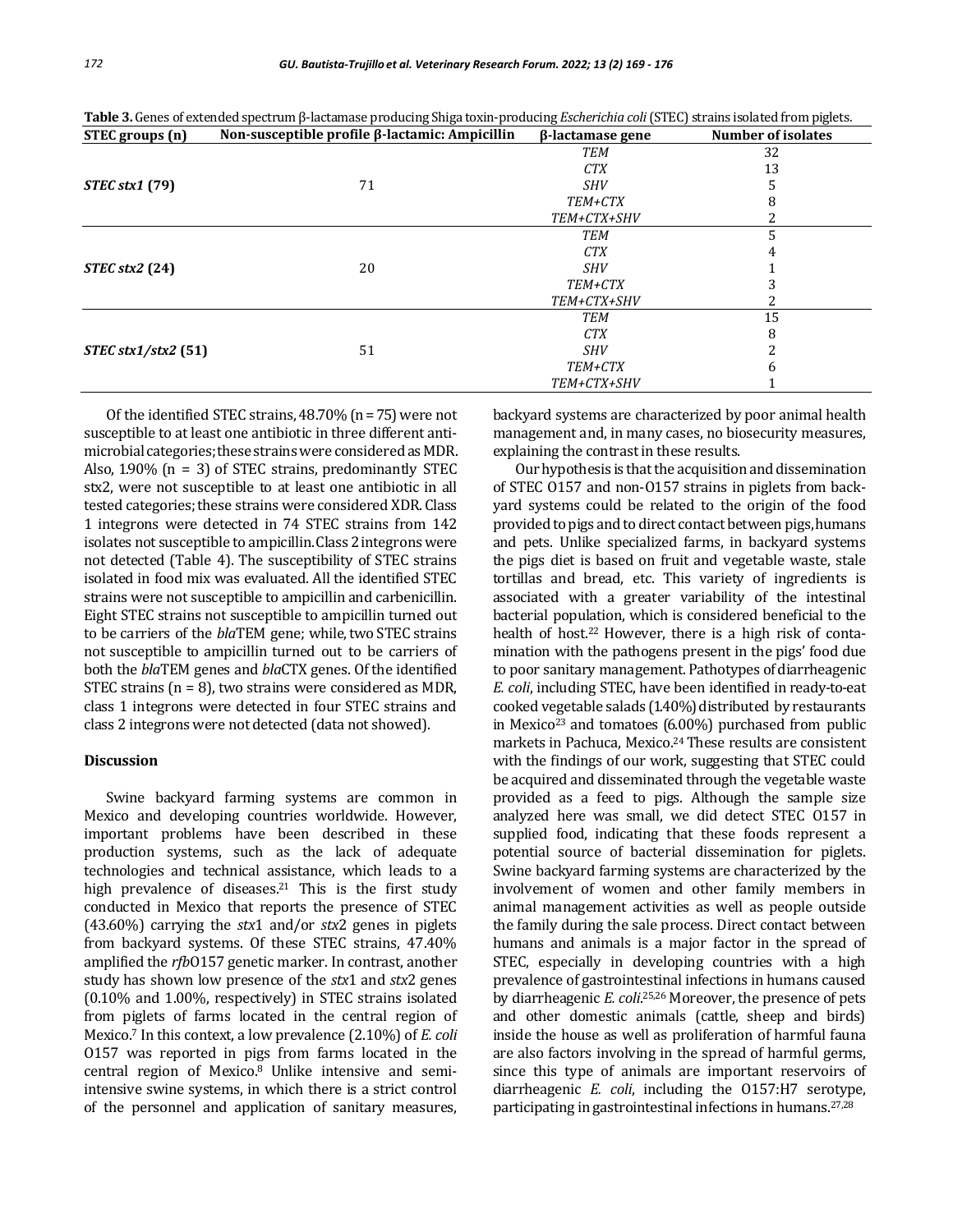| Table 4. Non susceptible profiles in STEC strains isolates from piglets. |
|--------------------------------------------------------------------------|
|--------------------------------------------------------------------------|

| $STEC$ stx1 (n=79)<br>(0)<br>$\boldsymbol{0}$<br>$\overline{4}$<br>9<br>AMP<br>(1)<br>TEM (4), CTX (5)<br>$\mathbf 1$<br>(1)<br>CAR<br>13<br>(1)<br><b>AMP CAR</b><br>TEM (7), CTX (6)<br>$\mathbf 1$<br>(2)<br><b>AMP STX</b><br>Class 1<br>$\mathbf 1$<br>(2)<br><b>AMP CEF</b><br>$\mathbf{1}$<br>(2)<br><b>AMP CHL</b><br>$\mathbf{1}$<br>(2)<br><b>AMP NIT</b><br>$\overline{\mathbf{c}}$<br>(2)<br>AMP CAR CEF<br><b>TEM</b><br>Class 1<br>$\overline{\mathbf{c}}$<br>Class 1<br>AMP AMK CAR<br>TEM<br>(2)<br>$\mathbf 1$<br>MDR(3)<br><b>CTX</b><br>Class 1<br><b>AMP STX TET</b><br>0157<br>$\mathbf{1}$<br>TEM<br>AMP CAR TET<br>Class 1<br>(2)<br>$\mathbf{1}$<br>Class 1<br>0157<br>MDR(3)<br><b>CHL STX TET</b><br>3<br>AMP CAR CHL<br>(2)<br>TEM(3)<br>$\mathbf{1}$<br>MDR(3)<br>AMP CHL TET<br><b>TEM</b><br>Class 1<br>$\mathbf{1}$<br>TEM<br>Class 1<br>MDR(3)<br>AMP CAR CHL TET<br>0157<br>$\mathbf{1}$<br>0157<br>MDR(3)<br><b>CAR CEF CTX NOR</b><br>$\mathbf{1}$<br>0157<br>MDR(3)<br>AMP AMC CHL TET<br><b>TEM</b><br>Class 1<br>$\mathbf{1}$<br>TEM<br>Class 1<br>0157<br>MDR(3)<br>AMP CAR STX TET<br>$\overline{\mathbf{c}}$<br>MDR(3)<br>AMP CAR CHL TET<br>SHV(1)<br>Class 1<br>$\mathbf 1$<br>0157<br>MDR(4)<br>CAR CEF CHL TET<br>Class 1<br>$\mathbf{1}$<br>AMP AMC CAR CEF<br>0157<br>(2)<br><b>TEM</b><br>$\mathbf{1}$<br>TEM<br>0157<br>MDR(3)<br>AMP AMK CEF CTX<br>$\mathbf{1}$<br><b>CTX</b><br>AMP CHL STX TET<br>0157<br>MDR(4)<br>Class 1<br>$\mathbf{1}$<br>TEM<br>Class 1<br>0157<br>MDR(3)<br>AMP CAR CTX TET<br>$\mathbf{1}$<br>TEM<br>Class 1<br>0157<br>MDR(3)<br>AMP AMC CAR STX TET<br>$\mathbf{1}$<br><b>CTX</b><br>0157<br>AMP AMC AMK CAR TET<br>Class 1<br>MDR(3)<br>$\mathbf{1}$<br><b>SHV</b><br>0157<br>MDR(3)<br>AMP CAR CEF CTX NET<br><b>TEM</b><br>$\mathbf{1}$<br>0157<br>MDR(4)<br>AMP AMK CEF STX TET<br>Class 1<br>$\mathbf{1}$<br><b>TEM</b><br>Class 1<br>0157<br><b>MDR</b> (5)<br>AMP CAR NOR CHL STX TET<br>$\mathbf{1}$<br>AMP AMC CAR CIP NOR TET<br><b>CTX</b><br>Class 1<br>0157<br>MDR(3)<br>$\mathbf{1}$<br>SHV<br>Class 1<br>0157<br><b>MDR</b> (5)<br>AMP AMC AMK CEF STX TET<br>$\mathbf{1}$<br>TEM<br>Class 1<br>AMP AMC CAR CEF CHL STX<br>MDR(4)<br>$\mathbf{1}$<br><b>TEM</b><br>Class 1<br>MDR(4)<br>AMP AMK CAR GEN NET CTX TET<br>0157<br>$\mathbf{1}$<br>0157<br>MDR(5)<br>AMP AMC CAR AMK GEN CIP NOR<br><b>CTX</b><br>$\mathbf{1}$<br>TEM<br>AMP AMC CAR AMK GEN CEF NET<br>Class 1<br>0157<br>MDR(5)<br>3<br>TEM+CTX+ SHV<br>MDR(6)<br>AMP AMC CAR CHL STX NIT TET<br>Class 1<br>$\mathbf{1}$<br>Class 1<br><b>MDR</b> (5)<br>AMP AMC CAR OXA CEF CHL STX TET<br>TEM+CTX<br>$\mathbf{1}$<br>AMP NET CTX CIP NOR CHL TET<br>TEM<br>Class 1<br>0157<br>MDR(6)<br>$\mathbf{1}$<br><b>CTX</b><br>MDR(6)<br>AMP AMC CAR AMK GEN CEF CHL TET<br>Class 1<br>0157<br>MDR(6)<br>$\mathbf{1}$<br>TEM<br>0157<br>AMP AMC CAR CEF CHL STX NIT TET<br>Class 1<br>AMP CAR GEN CEF CIP NOR STX NIT TET<br>MDR(7)<br>1<br>TEM+CTX<br>Class 1<br>0157<br>Class 1<br>0157<br>MDR(5)<br>AMP CAR GEN NET CEF CTX CIP NOR TET<br>$\mathbf{1}$<br>TEM+CTX<br>0157<br>MDR(6)<br>AMP AMC CAR AMK CIP NOR CHL NIT TET<br>$\mathbf{1}$<br>TEM+CTX<br>Class 1<br>$\mathbf{1}$<br>0157<br><b>MDR</b> (5)<br>AMP AMC CAR AMK GEN NET CEF NOR TET<br>TEM+CTX+SHV<br>Class 1<br>0157<br><b>MDR</b> (7)<br>AMP AMC CAR AMK NET NOR CHL STX NIT TET<br>$\mathbf{1}$<br>TEM+CTX<br>Class 1<br>MDR(7)<br>AMP AMC CAR OXA GEN NET CIP NOR CHL STX TET<br>$\mathbf{1}$<br>TEM+CTX<br>Class 1<br>0157<br>MDR(7)<br>AMP AMC CAR OXA AMK GEN CEF CTX CIP NOR CHL STX TET<br>TEM+CTX<br>Class 1<br>0157<br>$\mathbf{1}$<br>0157<br>MDR(7)<br>AMP AMC CAR GEN NET CEF CTX CIP NOR CHL STX TET<br>$\mathbf{1}$<br>TEM+CTX+SHV<br>Class 1<br><b>STEC stx2 (24)</b><br>$\mathbf{0}$<br>(0)<br>(2)<br>AMP<br>(1)<br>(4)<br>(1)<br><b>AMP CAR</b><br>(1)<br>MDR(3)<br><b>CAR CHL TET</b><br>(1)<br>Class 1<br>0157<br>AMP CAR TET<br>(2)<br><b>TEM</b><br>Class 1<br>0157<br>(2)<br>MDR(3)<br><b>CAR NOR CHL</b><br>0157<br>(1)<br>0157<br>AMP CAR NOR STX<br>(1)<br><b>TEM</b><br>Class 1<br>MDR(3)<br>Continued on next page | Class (No.) | Non susceptible phenotype | No. ESBL gene (No.) Integron class Genetic marker |  |
|------------------------------------------------------------------------------------------------------------------------------------------------------------------------------------------------------------------------------------------------------------------------------------------------------------------------------------------------------------------------------------------------------------------------------------------------------------------------------------------------------------------------------------------------------------------------------------------------------------------------------------------------------------------------------------------------------------------------------------------------------------------------------------------------------------------------------------------------------------------------------------------------------------------------------------------------------------------------------------------------------------------------------------------------------------------------------------------------------------------------------------------------------------------------------------------------------------------------------------------------------------------------------------------------------------------------------------------------------------------------------------------------------------------------------------------------------------------------------------------------------------------------------------------------------------------------------------------------------------------------------------------------------------------------------------------------------------------------------------------------------------------------------------------------------------------------------------------------------------------------------------------------------------------------------------------------------------------------------------------------------------------------------------------------------------------------------------------------------------------------------------------------------------------------------------------------------------------------------------------------------------------------------------------------------------------------------------------------------------------------------------------------------------------------------------------------------------------------------------------------------------------------------------------------------------------------------------------------------------------------------------------------------------------------------------------------------------------------------------------------------------------------------------------------------------------------------------------------------------------------------------------------------------------------------------------------------------------------------------------------------------------------------------------------------------------------------------------------------------------------------------------------------------------------------------------------------------------------------------------------------------------------------------------------------------------------------------------------------------------------------------------------------------------------------------------------------------------------------------------------------------------------------------------------------------------------------------------------------------------------------------------------------------------------------------------------------------------------------------------------------------------------------------------------------------------------------------------------------------------------------------------------------------------------------------------------------------------------------------------------------------------------------------------------------------------------------------------------------------------------------------------------------------------------|-------------|---------------------------|---------------------------------------------------|--|
|                                                                                                                                                                                                                                                                                                                                                                                                                                                                                                                                                                                                                                                                                                                                                                                                                                                                                                                                                                                                                                                                                                                                                                                                                                                                                                                                                                                                                                                                                                                                                                                                                                                                                                                                                                                                                                                                                                                                                                                                                                                                                                                                                                                                                                                                                                                                                                                                                                                                                                                                                                                                                                                                                                                                                                                                                                                                                                                                                                                                                                                                                                                                                                                                                                                                                                                                                                                                                                                                                                                                                                                                                                                                                                                                                                                                                                                                                                                                                                                                                                                                                                                                                                        |             |                           |                                                   |  |
|                                                                                                                                                                                                                                                                                                                                                                                                                                                                                                                                                                                                                                                                                                                                                                                                                                                                                                                                                                                                                                                                                                                                                                                                                                                                                                                                                                                                                                                                                                                                                                                                                                                                                                                                                                                                                                                                                                                                                                                                                                                                                                                                                                                                                                                                                                                                                                                                                                                                                                                                                                                                                                                                                                                                                                                                                                                                                                                                                                                                                                                                                                                                                                                                                                                                                                                                                                                                                                                                                                                                                                                                                                                                                                                                                                                                                                                                                                                                                                                                                                                                                                                                                                        |             |                           |                                                   |  |
|                                                                                                                                                                                                                                                                                                                                                                                                                                                                                                                                                                                                                                                                                                                                                                                                                                                                                                                                                                                                                                                                                                                                                                                                                                                                                                                                                                                                                                                                                                                                                                                                                                                                                                                                                                                                                                                                                                                                                                                                                                                                                                                                                                                                                                                                                                                                                                                                                                                                                                                                                                                                                                                                                                                                                                                                                                                                                                                                                                                                                                                                                                                                                                                                                                                                                                                                                                                                                                                                                                                                                                                                                                                                                                                                                                                                                                                                                                                                                                                                                                                                                                                                                                        |             |                           |                                                   |  |
|                                                                                                                                                                                                                                                                                                                                                                                                                                                                                                                                                                                                                                                                                                                                                                                                                                                                                                                                                                                                                                                                                                                                                                                                                                                                                                                                                                                                                                                                                                                                                                                                                                                                                                                                                                                                                                                                                                                                                                                                                                                                                                                                                                                                                                                                                                                                                                                                                                                                                                                                                                                                                                                                                                                                                                                                                                                                                                                                                                                                                                                                                                                                                                                                                                                                                                                                                                                                                                                                                                                                                                                                                                                                                                                                                                                                                                                                                                                                                                                                                                                                                                                                                                        |             |                           |                                                   |  |
|                                                                                                                                                                                                                                                                                                                                                                                                                                                                                                                                                                                                                                                                                                                                                                                                                                                                                                                                                                                                                                                                                                                                                                                                                                                                                                                                                                                                                                                                                                                                                                                                                                                                                                                                                                                                                                                                                                                                                                                                                                                                                                                                                                                                                                                                                                                                                                                                                                                                                                                                                                                                                                                                                                                                                                                                                                                                                                                                                                                                                                                                                                                                                                                                                                                                                                                                                                                                                                                                                                                                                                                                                                                                                                                                                                                                                                                                                                                                                                                                                                                                                                                                                                        |             |                           |                                                   |  |
|                                                                                                                                                                                                                                                                                                                                                                                                                                                                                                                                                                                                                                                                                                                                                                                                                                                                                                                                                                                                                                                                                                                                                                                                                                                                                                                                                                                                                                                                                                                                                                                                                                                                                                                                                                                                                                                                                                                                                                                                                                                                                                                                                                                                                                                                                                                                                                                                                                                                                                                                                                                                                                                                                                                                                                                                                                                                                                                                                                                                                                                                                                                                                                                                                                                                                                                                                                                                                                                                                                                                                                                                                                                                                                                                                                                                                                                                                                                                                                                                                                                                                                                                                                        |             |                           |                                                   |  |
|                                                                                                                                                                                                                                                                                                                                                                                                                                                                                                                                                                                                                                                                                                                                                                                                                                                                                                                                                                                                                                                                                                                                                                                                                                                                                                                                                                                                                                                                                                                                                                                                                                                                                                                                                                                                                                                                                                                                                                                                                                                                                                                                                                                                                                                                                                                                                                                                                                                                                                                                                                                                                                                                                                                                                                                                                                                                                                                                                                                                                                                                                                                                                                                                                                                                                                                                                                                                                                                                                                                                                                                                                                                                                                                                                                                                                                                                                                                                                                                                                                                                                                                                                                        |             |                           |                                                   |  |
|                                                                                                                                                                                                                                                                                                                                                                                                                                                                                                                                                                                                                                                                                                                                                                                                                                                                                                                                                                                                                                                                                                                                                                                                                                                                                                                                                                                                                                                                                                                                                                                                                                                                                                                                                                                                                                                                                                                                                                                                                                                                                                                                                                                                                                                                                                                                                                                                                                                                                                                                                                                                                                                                                                                                                                                                                                                                                                                                                                                                                                                                                                                                                                                                                                                                                                                                                                                                                                                                                                                                                                                                                                                                                                                                                                                                                                                                                                                                                                                                                                                                                                                                                                        |             |                           |                                                   |  |
|                                                                                                                                                                                                                                                                                                                                                                                                                                                                                                                                                                                                                                                                                                                                                                                                                                                                                                                                                                                                                                                                                                                                                                                                                                                                                                                                                                                                                                                                                                                                                                                                                                                                                                                                                                                                                                                                                                                                                                                                                                                                                                                                                                                                                                                                                                                                                                                                                                                                                                                                                                                                                                                                                                                                                                                                                                                                                                                                                                                                                                                                                                                                                                                                                                                                                                                                                                                                                                                                                                                                                                                                                                                                                                                                                                                                                                                                                                                                                                                                                                                                                                                                                                        |             |                           |                                                   |  |
|                                                                                                                                                                                                                                                                                                                                                                                                                                                                                                                                                                                                                                                                                                                                                                                                                                                                                                                                                                                                                                                                                                                                                                                                                                                                                                                                                                                                                                                                                                                                                                                                                                                                                                                                                                                                                                                                                                                                                                                                                                                                                                                                                                                                                                                                                                                                                                                                                                                                                                                                                                                                                                                                                                                                                                                                                                                                                                                                                                                                                                                                                                                                                                                                                                                                                                                                                                                                                                                                                                                                                                                                                                                                                                                                                                                                                                                                                                                                                                                                                                                                                                                                                                        |             |                           |                                                   |  |
|                                                                                                                                                                                                                                                                                                                                                                                                                                                                                                                                                                                                                                                                                                                                                                                                                                                                                                                                                                                                                                                                                                                                                                                                                                                                                                                                                                                                                                                                                                                                                                                                                                                                                                                                                                                                                                                                                                                                                                                                                                                                                                                                                                                                                                                                                                                                                                                                                                                                                                                                                                                                                                                                                                                                                                                                                                                                                                                                                                                                                                                                                                                                                                                                                                                                                                                                                                                                                                                                                                                                                                                                                                                                                                                                                                                                                                                                                                                                                                                                                                                                                                                                                                        |             |                           |                                                   |  |
|                                                                                                                                                                                                                                                                                                                                                                                                                                                                                                                                                                                                                                                                                                                                                                                                                                                                                                                                                                                                                                                                                                                                                                                                                                                                                                                                                                                                                                                                                                                                                                                                                                                                                                                                                                                                                                                                                                                                                                                                                                                                                                                                                                                                                                                                                                                                                                                                                                                                                                                                                                                                                                                                                                                                                                                                                                                                                                                                                                                                                                                                                                                                                                                                                                                                                                                                                                                                                                                                                                                                                                                                                                                                                                                                                                                                                                                                                                                                                                                                                                                                                                                                                                        |             |                           |                                                   |  |
|                                                                                                                                                                                                                                                                                                                                                                                                                                                                                                                                                                                                                                                                                                                                                                                                                                                                                                                                                                                                                                                                                                                                                                                                                                                                                                                                                                                                                                                                                                                                                                                                                                                                                                                                                                                                                                                                                                                                                                                                                                                                                                                                                                                                                                                                                                                                                                                                                                                                                                                                                                                                                                                                                                                                                                                                                                                                                                                                                                                                                                                                                                                                                                                                                                                                                                                                                                                                                                                                                                                                                                                                                                                                                                                                                                                                                                                                                                                                                                                                                                                                                                                                                                        |             |                           |                                                   |  |
|                                                                                                                                                                                                                                                                                                                                                                                                                                                                                                                                                                                                                                                                                                                                                                                                                                                                                                                                                                                                                                                                                                                                                                                                                                                                                                                                                                                                                                                                                                                                                                                                                                                                                                                                                                                                                                                                                                                                                                                                                                                                                                                                                                                                                                                                                                                                                                                                                                                                                                                                                                                                                                                                                                                                                                                                                                                                                                                                                                                                                                                                                                                                                                                                                                                                                                                                                                                                                                                                                                                                                                                                                                                                                                                                                                                                                                                                                                                                                                                                                                                                                                                                                                        |             |                           |                                                   |  |
|                                                                                                                                                                                                                                                                                                                                                                                                                                                                                                                                                                                                                                                                                                                                                                                                                                                                                                                                                                                                                                                                                                                                                                                                                                                                                                                                                                                                                                                                                                                                                                                                                                                                                                                                                                                                                                                                                                                                                                                                                                                                                                                                                                                                                                                                                                                                                                                                                                                                                                                                                                                                                                                                                                                                                                                                                                                                                                                                                                                                                                                                                                                                                                                                                                                                                                                                                                                                                                                                                                                                                                                                                                                                                                                                                                                                                                                                                                                                                                                                                                                                                                                                                                        |             |                           |                                                   |  |
|                                                                                                                                                                                                                                                                                                                                                                                                                                                                                                                                                                                                                                                                                                                                                                                                                                                                                                                                                                                                                                                                                                                                                                                                                                                                                                                                                                                                                                                                                                                                                                                                                                                                                                                                                                                                                                                                                                                                                                                                                                                                                                                                                                                                                                                                                                                                                                                                                                                                                                                                                                                                                                                                                                                                                                                                                                                                                                                                                                                                                                                                                                                                                                                                                                                                                                                                                                                                                                                                                                                                                                                                                                                                                                                                                                                                                                                                                                                                                                                                                                                                                                                                                                        |             |                           |                                                   |  |
|                                                                                                                                                                                                                                                                                                                                                                                                                                                                                                                                                                                                                                                                                                                                                                                                                                                                                                                                                                                                                                                                                                                                                                                                                                                                                                                                                                                                                                                                                                                                                                                                                                                                                                                                                                                                                                                                                                                                                                                                                                                                                                                                                                                                                                                                                                                                                                                                                                                                                                                                                                                                                                                                                                                                                                                                                                                                                                                                                                                                                                                                                                                                                                                                                                                                                                                                                                                                                                                                                                                                                                                                                                                                                                                                                                                                                                                                                                                                                                                                                                                                                                                                                                        |             |                           |                                                   |  |
|                                                                                                                                                                                                                                                                                                                                                                                                                                                                                                                                                                                                                                                                                                                                                                                                                                                                                                                                                                                                                                                                                                                                                                                                                                                                                                                                                                                                                                                                                                                                                                                                                                                                                                                                                                                                                                                                                                                                                                                                                                                                                                                                                                                                                                                                                                                                                                                                                                                                                                                                                                                                                                                                                                                                                                                                                                                                                                                                                                                                                                                                                                                                                                                                                                                                                                                                                                                                                                                                                                                                                                                                                                                                                                                                                                                                                                                                                                                                                                                                                                                                                                                                                                        |             |                           |                                                   |  |
|                                                                                                                                                                                                                                                                                                                                                                                                                                                                                                                                                                                                                                                                                                                                                                                                                                                                                                                                                                                                                                                                                                                                                                                                                                                                                                                                                                                                                                                                                                                                                                                                                                                                                                                                                                                                                                                                                                                                                                                                                                                                                                                                                                                                                                                                                                                                                                                                                                                                                                                                                                                                                                                                                                                                                                                                                                                                                                                                                                                                                                                                                                                                                                                                                                                                                                                                                                                                                                                                                                                                                                                                                                                                                                                                                                                                                                                                                                                                                                                                                                                                                                                                                                        |             |                           |                                                   |  |
|                                                                                                                                                                                                                                                                                                                                                                                                                                                                                                                                                                                                                                                                                                                                                                                                                                                                                                                                                                                                                                                                                                                                                                                                                                                                                                                                                                                                                                                                                                                                                                                                                                                                                                                                                                                                                                                                                                                                                                                                                                                                                                                                                                                                                                                                                                                                                                                                                                                                                                                                                                                                                                                                                                                                                                                                                                                                                                                                                                                                                                                                                                                                                                                                                                                                                                                                                                                                                                                                                                                                                                                                                                                                                                                                                                                                                                                                                                                                                                                                                                                                                                                                                                        |             |                           |                                                   |  |
|                                                                                                                                                                                                                                                                                                                                                                                                                                                                                                                                                                                                                                                                                                                                                                                                                                                                                                                                                                                                                                                                                                                                                                                                                                                                                                                                                                                                                                                                                                                                                                                                                                                                                                                                                                                                                                                                                                                                                                                                                                                                                                                                                                                                                                                                                                                                                                                                                                                                                                                                                                                                                                                                                                                                                                                                                                                                                                                                                                                                                                                                                                                                                                                                                                                                                                                                                                                                                                                                                                                                                                                                                                                                                                                                                                                                                                                                                                                                                                                                                                                                                                                                                                        |             |                           |                                                   |  |
|                                                                                                                                                                                                                                                                                                                                                                                                                                                                                                                                                                                                                                                                                                                                                                                                                                                                                                                                                                                                                                                                                                                                                                                                                                                                                                                                                                                                                                                                                                                                                                                                                                                                                                                                                                                                                                                                                                                                                                                                                                                                                                                                                                                                                                                                                                                                                                                                                                                                                                                                                                                                                                                                                                                                                                                                                                                                                                                                                                                                                                                                                                                                                                                                                                                                                                                                                                                                                                                                                                                                                                                                                                                                                                                                                                                                                                                                                                                                                                                                                                                                                                                                                                        |             |                           |                                                   |  |
|                                                                                                                                                                                                                                                                                                                                                                                                                                                                                                                                                                                                                                                                                                                                                                                                                                                                                                                                                                                                                                                                                                                                                                                                                                                                                                                                                                                                                                                                                                                                                                                                                                                                                                                                                                                                                                                                                                                                                                                                                                                                                                                                                                                                                                                                                                                                                                                                                                                                                                                                                                                                                                                                                                                                                                                                                                                                                                                                                                                                                                                                                                                                                                                                                                                                                                                                                                                                                                                                                                                                                                                                                                                                                                                                                                                                                                                                                                                                                                                                                                                                                                                                                                        |             |                           |                                                   |  |
|                                                                                                                                                                                                                                                                                                                                                                                                                                                                                                                                                                                                                                                                                                                                                                                                                                                                                                                                                                                                                                                                                                                                                                                                                                                                                                                                                                                                                                                                                                                                                                                                                                                                                                                                                                                                                                                                                                                                                                                                                                                                                                                                                                                                                                                                                                                                                                                                                                                                                                                                                                                                                                                                                                                                                                                                                                                                                                                                                                                                                                                                                                                                                                                                                                                                                                                                                                                                                                                                                                                                                                                                                                                                                                                                                                                                                                                                                                                                                                                                                                                                                                                                                                        |             |                           |                                                   |  |
|                                                                                                                                                                                                                                                                                                                                                                                                                                                                                                                                                                                                                                                                                                                                                                                                                                                                                                                                                                                                                                                                                                                                                                                                                                                                                                                                                                                                                                                                                                                                                                                                                                                                                                                                                                                                                                                                                                                                                                                                                                                                                                                                                                                                                                                                                                                                                                                                                                                                                                                                                                                                                                                                                                                                                                                                                                                                                                                                                                                                                                                                                                                                                                                                                                                                                                                                                                                                                                                                                                                                                                                                                                                                                                                                                                                                                                                                                                                                                                                                                                                                                                                                                                        |             |                           |                                                   |  |
|                                                                                                                                                                                                                                                                                                                                                                                                                                                                                                                                                                                                                                                                                                                                                                                                                                                                                                                                                                                                                                                                                                                                                                                                                                                                                                                                                                                                                                                                                                                                                                                                                                                                                                                                                                                                                                                                                                                                                                                                                                                                                                                                                                                                                                                                                                                                                                                                                                                                                                                                                                                                                                                                                                                                                                                                                                                                                                                                                                                                                                                                                                                                                                                                                                                                                                                                                                                                                                                                                                                                                                                                                                                                                                                                                                                                                                                                                                                                                                                                                                                                                                                                                                        |             |                           |                                                   |  |
|                                                                                                                                                                                                                                                                                                                                                                                                                                                                                                                                                                                                                                                                                                                                                                                                                                                                                                                                                                                                                                                                                                                                                                                                                                                                                                                                                                                                                                                                                                                                                                                                                                                                                                                                                                                                                                                                                                                                                                                                                                                                                                                                                                                                                                                                                                                                                                                                                                                                                                                                                                                                                                                                                                                                                                                                                                                                                                                                                                                                                                                                                                                                                                                                                                                                                                                                                                                                                                                                                                                                                                                                                                                                                                                                                                                                                                                                                                                                                                                                                                                                                                                                                                        |             |                           |                                                   |  |
|                                                                                                                                                                                                                                                                                                                                                                                                                                                                                                                                                                                                                                                                                                                                                                                                                                                                                                                                                                                                                                                                                                                                                                                                                                                                                                                                                                                                                                                                                                                                                                                                                                                                                                                                                                                                                                                                                                                                                                                                                                                                                                                                                                                                                                                                                                                                                                                                                                                                                                                                                                                                                                                                                                                                                                                                                                                                                                                                                                                                                                                                                                                                                                                                                                                                                                                                                                                                                                                                                                                                                                                                                                                                                                                                                                                                                                                                                                                                                                                                                                                                                                                                                                        |             |                           |                                                   |  |
|                                                                                                                                                                                                                                                                                                                                                                                                                                                                                                                                                                                                                                                                                                                                                                                                                                                                                                                                                                                                                                                                                                                                                                                                                                                                                                                                                                                                                                                                                                                                                                                                                                                                                                                                                                                                                                                                                                                                                                                                                                                                                                                                                                                                                                                                                                                                                                                                                                                                                                                                                                                                                                                                                                                                                                                                                                                                                                                                                                                                                                                                                                                                                                                                                                                                                                                                                                                                                                                                                                                                                                                                                                                                                                                                                                                                                                                                                                                                                                                                                                                                                                                                                                        |             |                           |                                                   |  |
|                                                                                                                                                                                                                                                                                                                                                                                                                                                                                                                                                                                                                                                                                                                                                                                                                                                                                                                                                                                                                                                                                                                                                                                                                                                                                                                                                                                                                                                                                                                                                                                                                                                                                                                                                                                                                                                                                                                                                                                                                                                                                                                                                                                                                                                                                                                                                                                                                                                                                                                                                                                                                                                                                                                                                                                                                                                                                                                                                                                                                                                                                                                                                                                                                                                                                                                                                                                                                                                                                                                                                                                                                                                                                                                                                                                                                                                                                                                                                                                                                                                                                                                                                                        |             |                           |                                                   |  |
|                                                                                                                                                                                                                                                                                                                                                                                                                                                                                                                                                                                                                                                                                                                                                                                                                                                                                                                                                                                                                                                                                                                                                                                                                                                                                                                                                                                                                                                                                                                                                                                                                                                                                                                                                                                                                                                                                                                                                                                                                                                                                                                                                                                                                                                                                                                                                                                                                                                                                                                                                                                                                                                                                                                                                                                                                                                                                                                                                                                                                                                                                                                                                                                                                                                                                                                                                                                                                                                                                                                                                                                                                                                                                                                                                                                                                                                                                                                                                                                                                                                                                                                                                                        |             |                           |                                                   |  |
|                                                                                                                                                                                                                                                                                                                                                                                                                                                                                                                                                                                                                                                                                                                                                                                                                                                                                                                                                                                                                                                                                                                                                                                                                                                                                                                                                                                                                                                                                                                                                                                                                                                                                                                                                                                                                                                                                                                                                                                                                                                                                                                                                                                                                                                                                                                                                                                                                                                                                                                                                                                                                                                                                                                                                                                                                                                                                                                                                                                                                                                                                                                                                                                                                                                                                                                                                                                                                                                                                                                                                                                                                                                                                                                                                                                                                                                                                                                                                                                                                                                                                                                                                                        |             |                           |                                                   |  |
|                                                                                                                                                                                                                                                                                                                                                                                                                                                                                                                                                                                                                                                                                                                                                                                                                                                                                                                                                                                                                                                                                                                                                                                                                                                                                                                                                                                                                                                                                                                                                                                                                                                                                                                                                                                                                                                                                                                                                                                                                                                                                                                                                                                                                                                                                                                                                                                                                                                                                                                                                                                                                                                                                                                                                                                                                                                                                                                                                                                                                                                                                                                                                                                                                                                                                                                                                                                                                                                                                                                                                                                                                                                                                                                                                                                                                                                                                                                                                                                                                                                                                                                                                                        |             |                           |                                                   |  |
|                                                                                                                                                                                                                                                                                                                                                                                                                                                                                                                                                                                                                                                                                                                                                                                                                                                                                                                                                                                                                                                                                                                                                                                                                                                                                                                                                                                                                                                                                                                                                                                                                                                                                                                                                                                                                                                                                                                                                                                                                                                                                                                                                                                                                                                                                                                                                                                                                                                                                                                                                                                                                                                                                                                                                                                                                                                                                                                                                                                                                                                                                                                                                                                                                                                                                                                                                                                                                                                                                                                                                                                                                                                                                                                                                                                                                                                                                                                                                                                                                                                                                                                                                                        |             |                           |                                                   |  |
|                                                                                                                                                                                                                                                                                                                                                                                                                                                                                                                                                                                                                                                                                                                                                                                                                                                                                                                                                                                                                                                                                                                                                                                                                                                                                                                                                                                                                                                                                                                                                                                                                                                                                                                                                                                                                                                                                                                                                                                                                                                                                                                                                                                                                                                                                                                                                                                                                                                                                                                                                                                                                                                                                                                                                                                                                                                                                                                                                                                                                                                                                                                                                                                                                                                                                                                                                                                                                                                                                                                                                                                                                                                                                                                                                                                                                                                                                                                                                                                                                                                                                                                                                                        |             |                           |                                                   |  |
|                                                                                                                                                                                                                                                                                                                                                                                                                                                                                                                                                                                                                                                                                                                                                                                                                                                                                                                                                                                                                                                                                                                                                                                                                                                                                                                                                                                                                                                                                                                                                                                                                                                                                                                                                                                                                                                                                                                                                                                                                                                                                                                                                                                                                                                                                                                                                                                                                                                                                                                                                                                                                                                                                                                                                                                                                                                                                                                                                                                                                                                                                                                                                                                                                                                                                                                                                                                                                                                                                                                                                                                                                                                                                                                                                                                                                                                                                                                                                                                                                                                                                                                                                                        |             |                           |                                                   |  |
|                                                                                                                                                                                                                                                                                                                                                                                                                                                                                                                                                                                                                                                                                                                                                                                                                                                                                                                                                                                                                                                                                                                                                                                                                                                                                                                                                                                                                                                                                                                                                                                                                                                                                                                                                                                                                                                                                                                                                                                                                                                                                                                                                                                                                                                                                                                                                                                                                                                                                                                                                                                                                                                                                                                                                                                                                                                                                                                                                                                                                                                                                                                                                                                                                                                                                                                                                                                                                                                                                                                                                                                                                                                                                                                                                                                                                                                                                                                                                                                                                                                                                                                                                                        |             |                           |                                                   |  |
|                                                                                                                                                                                                                                                                                                                                                                                                                                                                                                                                                                                                                                                                                                                                                                                                                                                                                                                                                                                                                                                                                                                                                                                                                                                                                                                                                                                                                                                                                                                                                                                                                                                                                                                                                                                                                                                                                                                                                                                                                                                                                                                                                                                                                                                                                                                                                                                                                                                                                                                                                                                                                                                                                                                                                                                                                                                                                                                                                                                                                                                                                                                                                                                                                                                                                                                                                                                                                                                                                                                                                                                                                                                                                                                                                                                                                                                                                                                                                                                                                                                                                                                                                                        |             |                           |                                                   |  |
|                                                                                                                                                                                                                                                                                                                                                                                                                                                                                                                                                                                                                                                                                                                                                                                                                                                                                                                                                                                                                                                                                                                                                                                                                                                                                                                                                                                                                                                                                                                                                                                                                                                                                                                                                                                                                                                                                                                                                                                                                                                                                                                                                                                                                                                                                                                                                                                                                                                                                                                                                                                                                                                                                                                                                                                                                                                                                                                                                                                                                                                                                                                                                                                                                                                                                                                                                                                                                                                                                                                                                                                                                                                                                                                                                                                                                                                                                                                                                                                                                                                                                                                                                                        |             |                           |                                                   |  |
|                                                                                                                                                                                                                                                                                                                                                                                                                                                                                                                                                                                                                                                                                                                                                                                                                                                                                                                                                                                                                                                                                                                                                                                                                                                                                                                                                                                                                                                                                                                                                                                                                                                                                                                                                                                                                                                                                                                                                                                                                                                                                                                                                                                                                                                                                                                                                                                                                                                                                                                                                                                                                                                                                                                                                                                                                                                                                                                                                                                                                                                                                                                                                                                                                                                                                                                                                                                                                                                                                                                                                                                                                                                                                                                                                                                                                                                                                                                                                                                                                                                                                                                                                                        |             |                           |                                                   |  |
|                                                                                                                                                                                                                                                                                                                                                                                                                                                                                                                                                                                                                                                                                                                                                                                                                                                                                                                                                                                                                                                                                                                                                                                                                                                                                                                                                                                                                                                                                                                                                                                                                                                                                                                                                                                                                                                                                                                                                                                                                                                                                                                                                                                                                                                                                                                                                                                                                                                                                                                                                                                                                                                                                                                                                                                                                                                                                                                                                                                                                                                                                                                                                                                                                                                                                                                                                                                                                                                                                                                                                                                                                                                                                                                                                                                                                                                                                                                                                                                                                                                                                                                                                                        |             |                           |                                                   |  |
|                                                                                                                                                                                                                                                                                                                                                                                                                                                                                                                                                                                                                                                                                                                                                                                                                                                                                                                                                                                                                                                                                                                                                                                                                                                                                                                                                                                                                                                                                                                                                                                                                                                                                                                                                                                                                                                                                                                                                                                                                                                                                                                                                                                                                                                                                                                                                                                                                                                                                                                                                                                                                                                                                                                                                                                                                                                                                                                                                                                                                                                                                                                                                                                                                                                                                                                                                                                                                                                                                                                                                                                                                                                                                                                                                                                                                                                                                                                                                                                                                                                                                                                                                                        |             |                           |                                                   |  |
|                                                                                                                                                                                                                                                                                                                                                                                                                                                                                                                                                                                                                                                                                                                                                                                                                                                                                                                                                                                                                                                                                                                                                                                                                                                                                                                                                                                                                                                                                                                                                                                                                                                                                                                                                                                                                                                                                                                                                                                                                                                                                                                                                                                                                                                                                                                                                                                                                                                                                                                                                                                                                                                                                                                                                                                                                                                                                                                                                                                                                                                                                                                                                                                                                                                                                                                                                                                                                                                                                                                                                                                                                                                                                                                                                                                                                                                                                                                                                                                                                                                                                                                                                                        |             |                           |                                                   |  |
|                                                                                                                                                                                                                                                                                                                                                                                                                                                                                                                                                                                                                                                                                                                                                                                                                                                                                                                                                                                                                                                                                                                                                                                                                                                                                                                                                                                                                                                                                                                                                                                                                                                                                                                                                                                                                                                                                                                                                                                                                                                                                                                                                                                                                                                                                                                                                                                                                                                                                                                                                                                                                                                                                                                                                                                                                                                                                                                                                                                                                                                                                                                                                                                                                                                                                                                                                                                                                                                                                                                                                                                                                                                                                                                                                                                                                                                                                                                                                                                                                                                                                                                                                                        |             |                           |                                                   |  |
|                                                                                                                                                                                                                                                                                                                                                                                                                                                                                                                                                                                                                                                                                                                                                                                                                                                                                                                                                                                                                                                                                                                                                                                                                                                                                                                                                                                                                                                                                                                                                                                                                                                                                                                                                                                                                                                                                                                                                                                                                                                                                                                                                                                                                                                                                                                                                                                                                                                                                                                                                                                                                                                                                                                                                                                                                                                                                                                                                                                                                                                                                                                                                                                                                                                                                                                                                                                                                                                                                                                                                                                                                                                                                                                                                                                                                                                                                                                                                                                                                                                                                                                                                                        |             |                           |                                                   |  |
|                                                                                                                                                                                                                                                                                                                                                                                                                                                                                                                                                                                                                                                                                                                                                                                                                                                                                                                                                                                                                                                                                                                                                                                                                                                                                                                                                                                                                                                                                                                                                                                                                                                                                                                                                                                                                                                                                                                                                                                                                                                                                                                                                                                                                                                                                                                                                                                                                                                                                                                                                                                                                                                                                                                                                                                                                                                                                                                                                                                                                                                                                                                                                                                                                                                                                                                                                                                                                                                                                                                                                                                                                                                                                                                                                                                                                                                                                                                                                                                                                                                                                                                                                                        |             |                           |                                                   |  |
|                                                                                                                                                                                                                                                                                                                                                                                                                                                                                                                                                                                                                                                                                                                                                                                                                                                                                                                                                                                                                                                                                                                                                                                                                                                                                                                                                                                                                                                                                                                                                                                                                                                                                                                                                                                                                                                                                                                                                                                                                                                                                                                                                                                                                                                                                                                                                                                                                                                                                                                                                                                                                                                                                                                                                                                                                                                                                                                                                                                                                                                                                                                                                                                                                                                                                                                                                                                                                                                                                                                                                                                                                                                                                                                                                                                                                                                                                                                                                                                                                                                                                                                                                                        |             |                           |                                                   |  |
|                                                                                                                                                                                                                                                                                                                                                                                                                                                                                                                                                                                                                                                                                                                                                                                                                                                                                                                                                                                                                                                                                                                                                                                                                                                                                                                                                                                                                                                                                                                                                                                                                                                                                                                                                                                                                                                                                                                                                                                                                                                                                                                                                                                                                                                                                                                                                                                                                                                                                                                                                                                                                                                                                                                                                                                                                                                                                                                                                                                                                                                                                                                                                                                                                                                                                                                                                                                                                                                                                                                                                                                                                                                                                                                                                                                                                                                                                                                                                                                                                                                                                                                                                                        |             |                           |                                                   |  |
|                                                                                                                                                                                                                                                                                                                                                                                                                                                                                                                                                                                                                                                                                                                                                                                                                                                                                                                                                                                                                                                                                                                                                                                                                                                                                                                                                                                                                                                                                                                                                                                                                                                                                                                                                                                                                                                                                                                                                                                                                                                                                                                                                                                                                                                                                                                                                                                                                                                                                                                                                                                                                                                                                                                                                                                                                                                                                                                                                                                                                                                                                                                                                                                                                                                                                                                                                                                                                                                                                                                                                                                                                                                                                                                                                                                                                                                                                                                                                                                                                                                                                                                                                                        |             |                           |                                                   |  |
|                                                                                                                                                                                                                                                                                                                                                                                                                                                                                                                                                                                                                                                                                                                                                                                                                                                                                                                                                                                                                                                                                                                                                                                                                                                                                                                                                                                                                                                                                                                                                                                                                                                                                                                                                                                                                                                                                                                                                                                                                                                                                                                                                                                                                                                                                                                                                                                                                                                                                                                                                                                                                                                                                                                                                                                                                                                                                                                                                                                                                                                                                                                                                                                                                                                                                                                                                                                                                                                                                                                                                                                                                                                                                                                                                                                                                                                                                                                                                                                                                                                                                                                                                                        |             |                           |                                                   |  |
|                                                                                                                                                                                                                                                                                                                                                                                                                                                                                                                                                                                                                                                                                                                                                                                                                                                                                                                                                                                                                                                                                                                                                                                                                                                                                                                                                                                                                                                                                                                                                                                                                                                                                                                                                                                                                                                                                                                                                                                                                                                                                                                                                                                                                                                                                                                                                                                                                                                                                                                                                                                                                                                                                                                                                                                                                                                                                                                                                                                                                                                                                                                                                                                                                                                                                                                                                                                                                                                                                                                                                                                                                                                                                                                                                                                                                                                                                                                                                                                                                                                                                                                                                                        |             |                           |                                                   |  |
|                                                                                                                                                                                                                                                                                                                                                                                                                                                                                                                                                                                                                                                                                                                                                                                                                                                                                                                                                                                                                                                                                                                                                                                                                                                                                                                                                                                                                                                                                                                                                                                                                                                                                                                                                                                                                                                                                                                                                                                                                                                                                                                                                                                                                                                                                                                                                                                                                                                                                                                                                                                                                                                                                                                                                                                                                                                                                                                                                                                                                                                                                                                                                                                                                                                                                                                                                                                                                                                                                                                                                                                                                                                                                                                                                                                                                                                                                                                                                                                                                                                                                                                                                                        |             |                           |                                                   |  |
|                                                                                                                                                                                                                                                                                                                                                                                                                                                                                                                                                                                                                                                                                                                                                                                                                                                                                                                                                                                                                                                                                                                                                                                                                                                                                                                                                                                                                                                                                                                                                                                                                                                                                                                                                                                                                                                                                                                                                                                                                                                                                                                                                                                                                                                                                                                                                                                                                                                                                                                                                                                                                                                                                                                                                                                                                                                                                                                                                                                                                                                                                                                                                                                                                                                                                                                                                                                                                                                                                                                                                                                                                                                                                                                                                                                                                                                                                                                                                                                                                                                                                                                                                                        |             |                           |                                                   |  |
|                                                                                                                                                                                                                                                                                                                                                                                                                                                                                                                                                                                                                                                                                                                                                                                                                                                                                                                                                                                                                                                                                                                                                                                                                                                                                                                                                                                                                                                                                                                                                                                                                                                                                                                                                                                                                                                                                                                                                                                                                                                                                                                                                                                                                                                                                                                                                                                                                                                                                                                                                                                                                                                                                                                                                                                                                                                                                                                                                                                                                                                                                                                                                                                                                                                                                                                                                                                                                                                                                                                                                                                                                                                                                                                                                                                                                                                                                                                                                                                                                                                                                                                                                                        |             |                           |                                                   |  |
|                                                                                                                                                                                                                                                                                                                                                                                                                                                                                                                                                                                                                                                                                                                                                                                                                                                                                                                                                                                                                                                                                                                                                                                                                                                                                                                                                                                                                                                                                                                                                                                                                                                                                                                                                                                                                                                                                                                                                                                                                                                                                                                                                                                                                                                                                                                                                                                                                                                                                                                                                                                                                                                                                                                                                                                                                                                                                                                                                                                                                                                                                                                                                                                                                                                                                                                                                                                                                                                                                                                                                                                                                                                                                                                                                                                                                                                                                                                                                                                                                                                                                                                                                                        |             |                           |                                                   |  |
|                                                                                                                                                                                                                                                                                                                                                                                                                                                                                                                                                                                                                                                                                                                                                                                                                                                                                                                                                                                                                                                                                                                                                                                                                                                                                                                                                                                                                                                                                                                                                                                                                                                                                                                                                                                                                                                                                                                                                                                                                                                                                                                                                                                                                                                                                                                                                                                                                                                                                                                                                                                                                                                                                                                                                                                                                                                                                                                                                                                                                                                                                                                                                                                                                                                                                                                                                                                                                                                                                                                                                                                                                                                                                                                                                                                                                                                                                                                                                                                                                                                                                                                                                                        |             |                           |                                                   |  |
|                                                                                                                                                                                                                                                                                                                                                                                                                                                                                                                                                                                                                                                                                                                                                                                                                                                                                                                                                                                                                                                                                                                                                                                                                                                                                                                                                                                                                                                                                                                                                                                                                                                                                                                                                                                                                                                                                                                                                                                                                                                                                                                                                                                                                                                                                                                                                                                                                                                                                                                                                                                                                                                                                                                                                                                                                                                                                                                                                                                                                                                                                                                                                                                                                                                                                                                                                                                                                                                                                                                                                                                                                                                                                                                                                                                                                                                                                                                                                                                                                                                                                                                                                                        |             |                           |                                                   |  |
|                                                                                                                                                                                                                                                                                                                                                                                                                                                                                                                                                                                                                                                                                                                                                                                                                                                                                                                                                                                                                                                                                                                                                                                                                                                                                                                                                                                                                                                                                                                                                                                                                                                                                                                                                                                                                                                                                                                                                                                                                                                                                                                                                                                                                                                                                                                                                                                                                                                                                                                                                                                                                                                                                                                                                                                                                                                                                                                                                                                                                                                                                                                                                                                                                                                                                                                                                                                                                                                                                                                                                                                                                                                                                                                                                                                                                                                                                                                                                                                                                                                                                                                                                                        |             |                           |                                                   |  |
|                                                                                                                                                                                                                                                                                                                                                                                                                                                                                                                                                                                                                                                                                                                                                                                                                                                                                                                                                                                                                                                                                                                                                                                                                                                                                                                                                                                                                                                                                                                                                                                                                                                                                                                                                                                                                                                                                                                                                                                                                                                                                                                                                                                                                                                                                                                                                                                                                                                                                                                                                                                                                                                                                                                                                                                                                                                                                                                                                                                                                                                                                                                                                                                                                                                                                                                                                                                                                                                                                                                                                                                                                                                                                                                                                                                                                                                                                                                                                                                                                                                                                                                                                                        |             |                           |                                                   |  |
|                                                                                                                                                                                                                                                                                                                                                                                                                                                                                                                                                                                                                                                                                                                                                                                                                                                                                                                                                                                                                                                                                                                                                                                                                                                                                                                                                                                                                                                                                                                                                                                                                                                                                                                                                                                                                                                                                                                                                                                                                                                                                                                                                                                                                                                                                                                                                                                                                                                                                                                                                                                                                                                                                                                                                                                                                                                                                                                                                                                                                                                                                                                                                                                                                                                                                                                                                                                                                                                                                                                                                                                                                                                                                                                                                                                                                                                                                                                                                                                                                                                                                                                                                                        |             |                           |                                                   |  |
|                                                                                                                                                                                                                                                                                                                                                                                                                                                                                                                                                                                                                                                                                                                                                                                                                                                                                                                                                                                                                                                                                                                                                                                                                                                                                                                                                                                                                                                                                                                                                                                                                                                                                                                                                                                                                                                                                                                                                                                                                                                                                                                                                                                                                                                                                                                                                                                                                                                                                                                                                                                                                                                                                                                                                                                                                                                                                                                                                                                                                                                                                                                                                                                                                                                                                                                                                                                                                                                                                                                                                                                                                                                                                                                                                                                                                                                                                                                                                                                                                                                                                                                                                                        |             |                           |                                                   |  |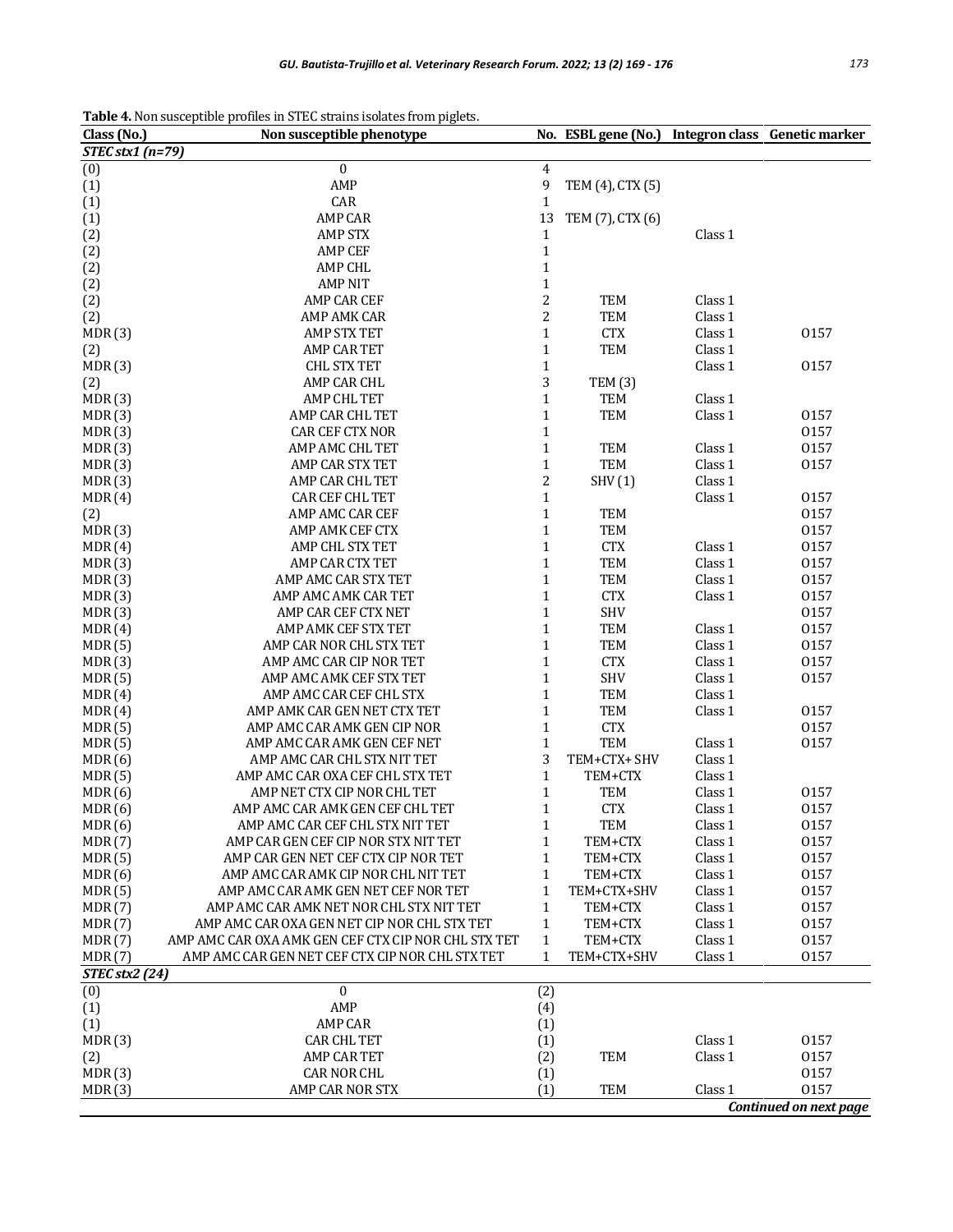| Table 4 Continued.                                  |                                                                                                                                                                                                                                                                                                                                                                                                                                                                                                                                                                                                                                                                                                                                                       |                                                                                                                                                                                                                                                                         |                                                                                                                                                                                                                                                                                                                                                      |                                                                                                                                                                                                                          |
|-----------------------------------------------------|-------------------------------------------------------------------------------------------------------------------------------------------------------------------------------------------------------------------------------------------------------------------------------------------------------------------------------------------------------------------------------------------------------------------------------------------------------------------------------------------------------------------------------------------------------------------------------------------------------------------------------------------------------------------------------------------------------------------------------------------------------|-------------------------------------------------------------------------------------------------------------------------------------------------------------------------------------------------------------------------------------------------------------------------|------------------------------------------------------------------------------------------------------------------------------------------------------------------------------------------------------------------------------------------------------------------------------------------------------------------------------------------------------|--------------------------------------------------------------------------------------------------------------------------------------------------------------------------------------------------------------------------|
| AMP CAR NET TET                                     | (1)                                                                                                                                                                                                                                                                                                                                                                                                                                                                                                                                                                                                                                                                                                                                                   | <b>CTX</b>                                                                                                                                                                                                                                                              | Class 1                                                                                                                                                                                                                                                                                                                                              | 0157                                                                                                                                                                                                                     |
| AMP CAR CEF TET                                     | (2)                                                                                                                                                                                                                                                                                                                                                                                                                                                                                                                                                                                                                                                                                                                                                   | TEM (1), CTX (1)                                                                                                                                                                                                                                                        | Class 1                                                                                                                                                                                                                                                                                                                                              |                                                                                                                                                                                                                          |
| AMP CAR SXT TET                                     | (1)                                                                                                                                                                                                                                                                                                                                                                                                                                                                                                                                                                                                                                                                                                                                                   | <b>SHV</b>                                                                                                                                                                                                                                                              | Class 1                                                                                                                                                                                                                                                                                                                                              |                                                                                                                                                                                                                          |
| AMP CEF SXT TET                                     | (1)                                                                                                                                                                                                                                                                                                                                                                                                                                                                                                                                                                                                                                                                                                                                                   | <b>CTX</b>                                                                                                                                                                                                                                                              | Class 1                                                                                                                                                                                                                                                                                                                                              | 0157                                                                                                                                                                                                                     |
| AMP CAR CEF TET                                     |                                                                                                                                                                                                                                                                                                                                                                                                                                                                                                                                                                                                                                                                                                                                                       |                                                                                                                                                                                                                                                                         |                                                                                                                                                                                                                                                                                                                                                      | 0157                                                                                                                                                                                                                     |
| AMP AMC CAR AMK GEN TET                             |                                                                                                                                                                                                                                                                                                                                                                                                                                                                                                                                                                                                                                                                                                                                                       | TEM+CTX                                                                                                                                                                                                                                                                 | Class 1                                                                                                                                                                                                                                                                                                                                              | 0157                                                                                                                                                                                                                     |
| AMP AMK CAR GEN STX TET                             |                                                                                                                                                                                                                                                                                                                                                                                                                                                                                                                                                                                                                                                                                                                                                       |                                                                                                                                                                                                                                                                         |                                                                                                                                                                                                                                                                                                                                                      | 0157                                                                                                                                                                                                                     |
|                                                     |                                                                                                                                                                                                                                                                                                                                                                                                                                                                                                                                                                                                                                                                                                                                                       |                                                                                                                                                                                                                                                                         |                                                                                                                                                                                                                                                                                                                                                      | 0157                                                                                                                                                                                                                     |
|                                                     |                                                                                                                                                                                                                                                                                                                                                                                                                                                                                                                                                                                                                                                                                                                                                       |                                                                                                                                                                                                                                                                         |                                                                                                                                                                                                                                                                                                                                                      | 0157                                                                                                                                                                                                                     |
|                                                     |                                                                                                                                                                                                                                                                                                                                                                                                                                                                                                                                                                                                                                                                                                                                                       |                                                                                                                                                                                                                                                                         |                                                                                                                                                                                                                                                                                                                                                      | 0157                                                                                                                                                                                                                     |
|                                                     |                                                                                                                                                                                                                                                                                                                                                                                                                                                                                                                                                                                                                                                                                                                                                       |                                                                                                                                                                                                                                                                         |                                                                                                                                                                                                                                                                                                                                                      | 0157                                                                                                                                                                                                                     |
|                                                     |                                                                                                                                                                                                                                                                                                                                                                                                                                                                                                                                                                                                                                                                                                                                                       |                                                                                                                                                                                                                                                                         |                                                                                                                                                                                                                                                                                                                                                      |                                                                                                                                                                                                                          |
|                                                     |                                                                                                                                                                                                                                                                                                                                                                                                                                                                                                                                                                                                                                                                                                                                                       |                                                                                                                                                                                                                                                                         |                                                                                                                                                                                                                                                                                                                                                      |                                                                                                                                                                                                                          |
|                                                     |                                                                                                                                                                                                                                                                                                                                                                                                                                                                                                                                                                                                                                                                                                                                                       |                                                                                                                                                                                                                                                                         |                                                                                                                                                                                                                                                                                                                                                      |                                                                                                                                                                                                                          |
|                                                     |                                                                                                                                                                                                                                                                                                                                                                                                                                                                                                                                                                                                                                                                                                                                                       |                                                                                                                                                                                                                                                                         |                                                                                                                                                                                                                                                                                                                                                      |                                                                                                                                                                                                                          |
|                                                     |                                                                                                                                                                                                                                                                                                                                                                                                                                                                                                                                                                                                                                                                                                                                                       |                                                                                                                                                                                                                                                                         |                                                                                                                                                                                                                                                                                                                                                      |                                                                                                                                                                                                                          |
|                                                     |                                                                                                                                                                                                                                                                                                                                                                                                                                                                                                                                                                                                                                                                                                                                                       |                                                                                                                                                                                                                                                                         |                                                                                                                                                                                                                                                                                                                                                      |                                                                                                                                                                                                                          |
|                                                     |                                                                                                                                                                                                                                                                                                                                                                                                                                                                                                                                                                                                                                                                                                                                                       |                                                                                                                                                                                                                                                                         |                                                                                                                                                                                                                                                                                                                                                      |                                                                                                                                                                                                                          |
|                                                     |                                                                                                                                                                                                                                                                                                                                                                                                                                                                                                                                                                                                                                                                                                                                                       |                                                                                                                                                                                                                                                                         |                                                                                                                                                                                                                                                                                                                                                      | 0157                                                                                                                                                                                                                     |
|                                                     |                                                                                                                                                                                                                                                                                                                                                                                                                                                                                                                                                                                                                                                                                                                                                       |                                                                                                                                                                                                                                                                         |                                                                                                                                                                                                                                                                                                                                                      |                                                                                                                                                                                                                          |
|                                                     |                                                                                                                                                                                                                                                                                                                                                                                                                                                                                                                                                                                                                                                                                                                                                       |                                                                                                                                                                                                                                                                         |                                                                                                                                                                                                                                                                                                                                                      |                                                                                                                                                                                                                          |
|                                                     |                                                                                                                                                                                                                                                                                                                                                                                                                                                                                                                                                                                                                                                                                                                                                       |                                                                                                                                                                                                                                                                         |                                                                                                                                                                                                                                                                                                                                                      | 0157                                                                                                                                                                                                                     |
|                                                     |                                                                                                                                                                                                                                                                                                                                                                                                                                                                                                                                                                                                                                                                                                                                                       |                                                                                                                                                                                                                                                                         |                                                                                                                                                                                                                                                                                                                                                      | 0157                                                                                                                                                                                                                     |
|                                                     |                                                                                                                                                                                                                                                                                                                                                                                                                                                                                                                                                                                                                                                                                                                                                       |                                                                                                                                                                                                                                                                         |                                                                                                                                                                                                                                                                                                                                                      | 0157                                                                                                                                                                                                                     |
|                                                     |                                                                                                                                                                                                                                                                                                                                                                                                                                                                                                                                                                                                                                                                                                                                                       |                                                                                                                                                                                                                                                                         |                                                                                                                                                                                                                                                                                                                                                      |                                                                                                                                                                                                                          |
|                                                     |                                                                                                                                                                                                                                                                                                                                                                                                                                                                                                                                                                                                                                                                                                                                                       |                                                                                                                                                                                                                                                                         |                                                                                                                                                                                                                                                                                                                                                      | 0157                                                                                                                                                                                                                     |
|                                                     |                                                                                                                                                                                                                                                                                                                                                                                                                                                                                                                                                                                                                                                                                                                                                       |                                                                                                                                                                                                                                                                         |                                                                                                                                                                                                                                                                                                                                                      | 0157                                                                                                                                                                                                                     |
|                                                     |                                                                                                                                                                                                                                                                                                                                                                                                                                                                                                                                                                                                                                                                                                                                                       |                                                                                                                                                                                                                                                                         |                                                                                                                                                                                                                                                                                                                                                      | 0157                                                                                                                                                                                                                     |
|                                                     |                                                                                                                                                                                                                                                                                                                                                                                                                                                                                                                                                                                                                                                                                                                                                       |                                                                                                                                                                                                                                                                         |                                                                                                                                                                                                                                                                                                                                                      | 0157                                                                                                                                                                                                                     |
|                                                     |                                                                                                                                                                                                                                                                                                                                                                                                                                                                                                                                                                                                                                                                                                                                                       |                                                                                                                                                                                                                                                                         |                                                                                                                                                                                                                                                                                                                                                      | 0157                                                                                                                                                                                                                     |
|                                                     |                                                                                                                                                                                                                                                                                                                                                                                                                                                                                                                                                                                                                                                                                                                                                       |                                                                                                                                                                                                                                                                         |                                                                                                                                                                                                                                                                                                                                                      | 0157                                                                                                                                                                                                                     |
|                                                     |                                                                                                                                                                                                                                                                                                                                                                                                                                                                                                                                                                                                                                                                                                                                                       |                                                                                                                                                                                                                                                                         |                                                                                                                                                                                                                                                                                                                                                      | 0157                                                                                                                                                                                                                     |
|                                                     |                                                                                                                                                                                                                                                                                                                                                                                                                                                                                                                                                                                                                                                                                                                                                       |                                                                                                                                                                                                                                                                         |                                                                                                                                                                                                                                                                                                                                                      | 0157                                                                                                                                                                                                                     |
|                                                     |                                                                                                                                                                                                                                                                                                                                                                                                                                                                                                                                                                                                                                                                                                                                                       |                                                                                                                                                                                                                                                                         |                                                                                                                                                                                                                                                                                                                                                      | 0157                                                                                                                                                                                                                     |
|                                                     |                                                                                                                                                                                                                                                                                                                                                                                                                                                                                                                                                                                                                                                                                                                                                       |                                                                                                                                                                                                                                                                         |                                                                                                                                                                                                                                                                                                                                                      | 0157                                                                                                                                                                                                                     |
|                                                     |                                                                                                                                                                                                                                                                                                                                                                                                                                                                                                                                                                                                                                                                                                                                                       |                                                                                                                                                                                                                                                                         |                                                                                                                                                                                                                                                                                                                                                      | 0157                                                                                                                                                                                                                     |
|                                                     |                                                                                                                                                                                                                                                                                                                                                                                                                                                                                                                                                                                                                                                                                                                                                       |                                                                                                                                                                                                                                                                         |                                                                                                                                                                                                                                                                                                                                                      |                                                                                                                                                                                                                          |
|                                                     |                                                                                                                                                                                                                                                                                                                                                                                                                                                                                                                                                                                                                                                                                                                                                       |                                                                                                                                                                                                                                                                         |                                                                                                                                                                                                                                                                                                                                                      | 0157                                                                                                                                                                                                                     |
| AMP AMC CAR CHL NIT TET                             |                                                                                                                                                                                                                                                                                                                                                                                                                                                                                                                                                                                                                                                                                                                                                       |                                                                                                                                                                                                                                                                         | Class 1                                                                                                                                                                                                                                                                                                                                              | 0157                                                                                                                                                                                                                     |
| AMP AMC CAR CEF NOR STX TET                         |                                                                                                                                                                                                                                                                                                                                                                                                                                                                                                                                                                                                                                                                                                                                                       | <b>TEM</b>                                                                                                                                                                                                                                                              | Class 1                                                                                                                                                                                                                                                                                                                                              | 0157                                                                                                                                                                                                                     |
| AMP AMC CAR OXA CIP NOR CHL TET                     | (1)                                                                                                                                                                                                                                                                                                                                                                                                                                                                                                                                                                                                                                                                                                                                                   | TEM+CTX                                                                                                                                                                                                                                                                 | Class 1                                                                                                                                                                                                                                                                                                                                              | 0157                                                                                                                                                                                                                     |
| AMP AMC CAR AMK CEF CHL TET                         | (1)                                                                                                                                                                                                                                                                                                                                                                                                                                                                                                                                                                                                                                                                                                                                                   | TEM+CTX                                                                                                                                                                                                                                                                 | Class 1                                                                                                                                                                                                                                                                                                                                              | 0157                                                                                                                                                                                                                     |
| AMP AMC CAR AMK CEF NOR TET                         | (1)                                                                                                                                                                                                                                                                                                                                                                                                                                                                                                                                                                                                                                                                                                                                                   | <b>TEM</b>                                                                                                                                                                                                                                                              | Class 1                                                                                                                                                                                                                                                                                                                                              | 0157                                                                                                                                                                                                                     |
| AMC AMK CAR CEF CTX CHL TET                         |                                                                                                                                                                                                                                                                                                                                                                                                                                                                                                                                                                                                                                                                                                                                                       | <b>TEM</b>                                                                                                                                                                                                                                                              | Class 1                                                                                                                                                                                                                                                                                                                                              | 0157                                                                                                                                                                                                                     |
| AMP AMC CAR GEN NET CEF STX TET                     |                                                                                                                                                                                                                                                                                                                                                                                                                                                                                                                                                                                                                                                                                                                                                       | TEM+CTX                                                                                                                                                                                                                                                                 | Class 1                                                                                                                                                                                                                                                                                                                                              | 0157                                                                                                                                                                                                                     |
| AMP AMC CAR AMK CEF CTX NOR TET                     |                                                                                                                                                                                                                                                                                                                                                                                                                                                                                                                                                                                                                                                                                                                                                       | TEM+CTX                                                                                                                                                                                                                                                                 | Class 1                                                                                                                                                                                                                                                                                                                                              | 0157                                                                                                                                                                                                                     |
| AMP AMC CAR OXA AMK GEN NET CEF NOR TET             |                                                                                                                                                                                                                                                                                                                                                                                                                                                                                                                                                                                                                                                                                                                                                       | TEM+CTX                                                                                                                                                                                                                                                                 | Class 1                                                                                                                                                                                                                                                                                                                                              | 0157                                                                                                                                                                                                                     |
| AMP AMC CAR OXA GEN NET CEF CTX CIP CHL STX NIT TET | (1)                                                                                                                                                                                                                                                                                                                                                                                                                                                                                                                                                                                                                                                                                                                                                   | TEM+CTX+SHV                                                                                                                                                                                                                                                             | Class 1                                                                                                                                                                                                                                                                                                                                              | 0157                                                                                                                                                                                                                     |
|                                                     | AMP AMC CAR OXA AMK GEN NET CEF CTX CIP NOR CHL TET<br>AMP AMC CAR AMK GEN NET CEF CTX CIP NOR SXT TET<br>AMP AMC CAR AMK NET CEF CIP NOR CHL SXT NIT TET<br>AMP AMC CAR OXA AMK GEN CEF CTX CIP NOR CHL SXT NIT TET<br>$STEC$ stx1/stx2 (n=51)<br>$\boldsymbol{0}$<br>AMP<br><b>CHL</b><br>CAR<br><b>AMP CAR</b><br><b>CEFTET</b><br>AMP AMK CAR<br>AMP AMK GEN<br>AMP CAR GEN<br><b>AMP CAR TET</b><br>AMP CAR CHL<br>AMP CAR GEN NET<br>AMP CAR CIP TET<br>AMP CAR CEF TET<br><b>CAR CHL STX TET</b><br>AMP CAR CHL TET<br>AMP CAR AMK CEF TET<br>AMP CAR CIP STX TET<br>AMP CAR AMK GEN TET<br>AMP AMC CAR OXA CIP TET<br>AMP CAR CHL STX TET<br>AMP CAR GEN NET CEF<br>AMP CAR AMK CTX TET<br>AMP AMC CAR AMK GEN TET<br>AMP AMC AMK CEF CTX TET | (1)<br>(1)<br>(1)<br>(1)<br>(1)<br>(1)<br>(1)<br>(10)<br>(3)<br>(2)<br>(2)<br>(3)<br>(1)<br>(1)<br>(1)<br>(1)<br>(1)<br>(1)<br>(1)<br>(1)<br>(1)<br>(1)<br>(2)<br>(1)<br>(1)<br>(1)<br>(1)<br>(1)<br>(1)<br>(1)<br>(1)<br>(1)<br>(1)<br>(1)<br>(1)<br>(1)<br>(1)<br>(1) | TEM<br><b>CTX</b><br>TEM+CTX<br>TEM+CTX+SHV<br>TEM+CTX<br>TEM+CTX+SHV<br><b>TEM (3)</b><br><b>CTX</b><br><b>CTX</b><br><b>CTX</b><br><b>TEM</b><br><b>CTX</b><br><b>CTX</b><br><b>SHV</b><br><b>SHV</b><br>TEM (2)<br><b>TEM</b><br><b>TEM</b><br><b>CTX</b><br><b>CTX</b><br><b>TEM</b><br>TEM<br><b>CTX</b><br><b>TEM</b><br><b>TEM</b><br>TEM+CTX | Class 1<br>Class 1<br>Class 1<br>Class 1<br>Class 1<br>Class 1<br>Class 1<br>Class 1<br>Class 1<br>Class 1<br>Class 1<br>Class 1<br>Class 1<br>Class 1<br>Class 1<br>Class 1<br>Class 1<br>Class 1<br>Class 1<br>Class 1 |

MDR; Multi Drug-Resistant, XDR; Extensively Drug-Resistant; AMP: Ampicillin, AMC: Amoxicillin, AMK: Amikacin, CAR: Carbenicillin, OXA: Oxacillin, GEN: Gentamicin, NET: Netilmicin, CEF: Cefalotin, NOR: Norfloxacin, CTX: Cefotaxime CIP: Ciprofloxacin, CHL: Chloramphenicol, STX: Trimethoprim-sulfamethoxazole, NIT: Nitrofurantoin TET: Tetracycline.

In this work, STEC strains were resistant mainly to ampicillin (81.10%), followed by carbenicillin (66.80%) and tetracycline (48.00%). This trend was similar for STEC O157. In addition, about half of the identified STEC strains were resistant to at least one antibiotic in three of the tested antimicrobial categories (MDR). The results of the present work showed a high frequency of resistance mainly to β-lactams in STEC strains isolated form piglets of backyard systems, similar to what being reported by other authors in intensive and semi-intensive swine systems. For example, high resistance to tetracycline (79.57%) and ampicillin (48.79%) was reported in STEC strains isolated from pig feces of farms located in the city of Chongqing, China.<sup>29</sup> Recently, the phenotype of resistance to ampicillin (99.50%) and carbenicillin (99.00%) was identified in STEC strains isolated from pigs of farms located in central

**Table 4 Continued**.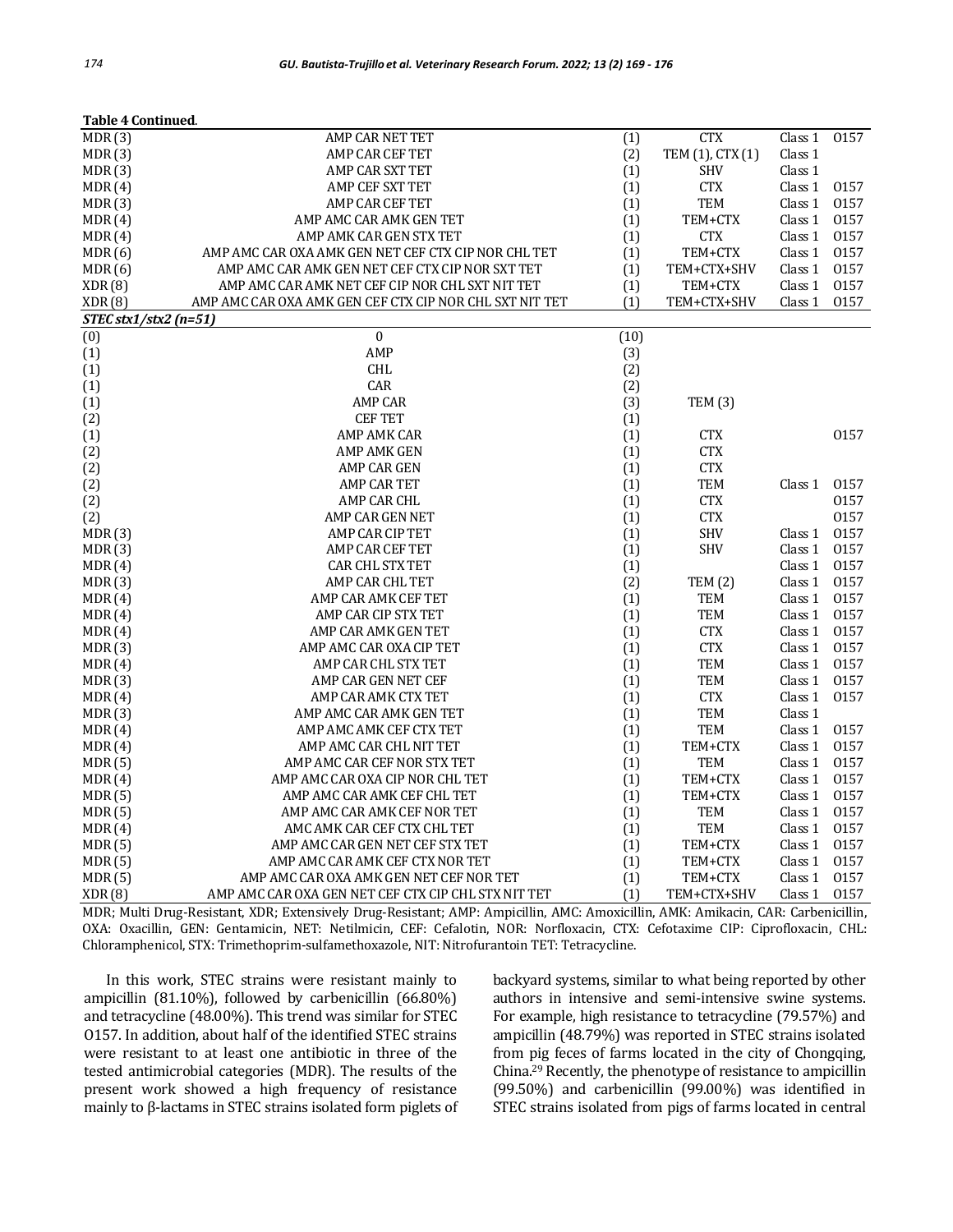Thailand.<sup>30</sup> It has been reported that some beta-lactam antibiotics, such as penicillin and ampicillin, lose viability when use as a first-line of choice during chemotherapeutic treatment of an infectious process affecting pigs throughout the world due to the acquisition of resistance mechanisms.<sup>5</sup> The present study demonstrated the presence of genes encoding β-lactamase in STEC strains isolated from piglets of backyard systems, mainly the *bla*TEM (52), *bla*CTX (25) and *bla*SHV (8) genes. Moreover, class 1 integrons were also identified. These findings are consistent with those reported by Samanta *et*  al.<sup>31</sup> The presence of *E. coli* with high resistance to ampicillin is common in piglets due to the presence of ESBLs *bla*CTX-M and *bla*TEM and class 1 integrons.32,33 The results confirm that backyard piglets can be a carrier of ESBL- producing *E. coli*; however*,* further studies regarding the presence of specific *bla* profile are suggested. Bacteria carrying class 1 integrons play a role in the spread of resistance genes and pose a serious health risk to humans if transmitted to them.<sup>34</sup>

The present study showed that piglets from backyard systems are carriers of STEC O157 and non-O157 strains not susceptible to penicillins and tetracyclines. It also showed that the most of these strains have genes that code ESBLs, mainly *bla*TEM, *bla*CTX and *bla*SHV. In addition, we showed that STEC O157 and non-O157 could be acquired and disseminated through the food mix provided to pigs. These results could be used for the development of more efficient preventive measures, diagnostic methods and antimicrobial alternatives in swine backyard farming systems, in order to reduce a risk for public health.

#### **Acknowledgment**

Thanks to Edgar Ruiz Sánchez and Diana Laura Vázquez Vázquez for their collaboration in field and laboratory work. Thanks are also given to the people working in swine backyard farms in Chiapas, Mexico, for their collaboration with this study.

# **Conflicts of interest**

The authors declare that the study was carried out in the absence of commercial or financial relationships that could be interpreted as a potential conflict of interest and all persons gave their informed consent prior to their inclusion in the study.

### **References**

1. Heo JM, Opapeju FO, Pluske J R, et al. Gastrointestinal health and function in weaned pigs: a review of feeding strategies to control post‐weaning diarrhoea without using in‐feed antimicrobial compounds. J Anim Physiol Amim Nutr (Berl) 2013; 97(2): 207-237.

- 2. Malgarin CM, Takeuti KL, de Lara AC, et al. Virulence factors and antimicrobial resistance profile of *Escherichia coli* isolated from nursery piglets and drinking water. Acta Sci Vet 2018; 46(1): 6. doi:10.22456/1679-9216.81810.
- 3. Yang GY, Guo L, Su JH, et al. Frequency of diarrheagenic virulence genes and characteristics in *Escherichia coli* isolates from pigs with diarrhea in china. Microorganisms 2019; 7(9): 308. doi: 10.3390/microorganisms7090308.
- 4. Ibama O, Ibegbulem EO, Onwuli D, et al. The health implication of enterohaemorrhagic *Escherichia coli* (EHEC) 0157: H7: A review on haemolytic uraemic syndrome. AJRIMPS 2019; 7(4): 1-10.
- 5. Ungureanu V, Corcionivoschi N, Gundogdu O, et al. The emergence of beta-lactamase producing *Escherichia coli* and the problems in assessing their potential contribution to foodborne illness: a review. AgroLife Sci J 2019; 8(1): 248-260.
- 6. Smith MG, Jordan D, Gibson JS, et al. Phenotypic and genotypic profiling of antimicrobial resistance in enteric *Escherichia coli* communities isolated from finisher pigs in Australia. Aust Vet J 2016; 94(10): 371-376.
- 7. Toledo A, Gómez D, Cruz C, et al. Prevalence of virulence genes in *Escherichia coli* strains isolated from piglets in the suckling and weaning period in Mexico. J Med Microbiol 2012; 61(Pt 1): 148-156.
- 8. Callaway TR, Anderson RC, Tellez G, et al. Prevalence of *Escherichia coli* O157 in cattle and swine in central Mexico. J Food Prot 2004; 67(10): 2274-2276.
- 9. Montero-López EM, Martínez-Gamba RG, Herradora-Lozano MA, et al. Alternatives for small-scale pig production [Spanish]. Coyoacan, Mexico: National Autonomous University of Mexico. 2015; 17-35.
- 10. Cerna-Cortés JF, Gómez-Aldapa CA, Rangel-Vargas E, et al. Presence of indicator bacteria, *Salmonella* and diarrheagenic *E. coli* pathotypes on mung bean sprouts from public markets in Pachuca, Mexico. Food Control 2013; 31(2): 280-283.
- 11. Tsai YL, Palmer CJ, Sangermano LR. Detection of *Escherichia coli* in sewage and sludge by polymerase chain reaction. Appl Environ Microbiol 1993; 59(2): 353-357.
- 12. Tarr PI, Gordon CA, Chandler WL. Shiga-toxinproducing *Escherichia coli* and haemolytic uraemic syndrome. Lancet 2005; 365(9464): 1073-1086.
- 13. Gutiérrez-Jiménez J, Luna-Cazárez LM, Mendoza-Orozco MI, et al. Organization, maintenance, and preservation of the bacterial culture collection of the biological sciences institute, university of science and arts of Chiapas (UNICACH), Mexico [Spanish]. Rev Soc Ven Microbiol 2015; 35(2): 95-102.
- 14. López-Saucedo C, Cerna JF, Villegas-Sepulveda N, et al. Single multiplex polymerase chain reaction to detect